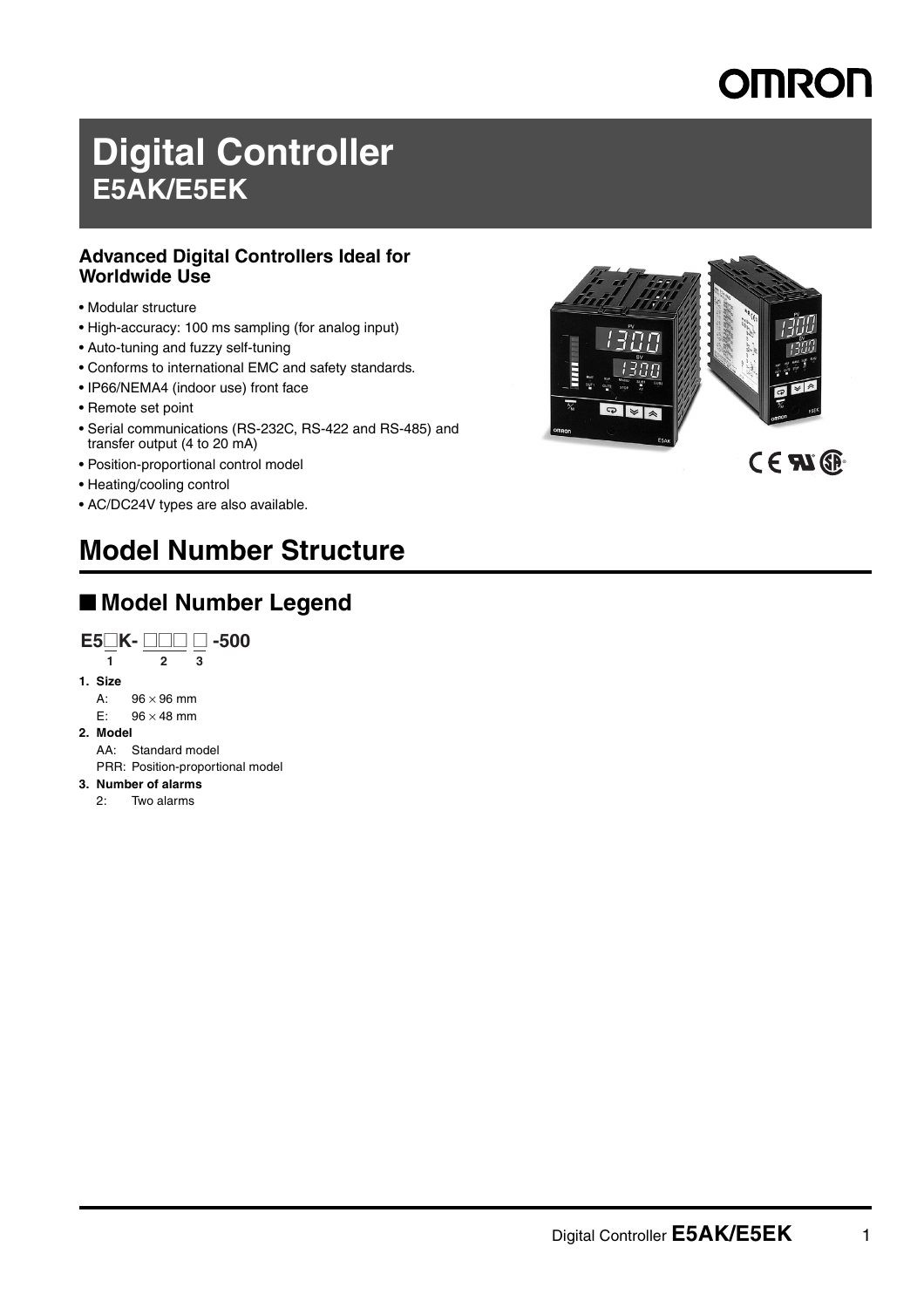## ■ List of Models

| <b>Description</b> | <b>Model</b>            | <b>Specification</b>                            |
|--------------------|-------------------------|-------------------------------------------------|
| <b>Base Unit</b>   | E5AK-AA2 AC100-240      | Standard model                                  |
|                    | E5AK-AA2-500 AC100-240  | Standard model with terminal cover              |
|                    | E5AK-AA2 AC/DC24        | Standard model                                  |
|                    | E5AK-AA2-500 AC/DC24    | Standard model with terminal cover              |
|                    | E5AK-PRR2 AC100-240     | Position-proportional model                     |
|                    | E5AK-PRR2-500 AC100-240 | Position-proportional model with terminal cover |
|                    | E5AK-PRR2 AC/DC24       | Position-proportional model                     |
|                    | E5AK-PRR2-500 AC/DC24   | Position-proportional model with terminal cover |
|                    | E5EK-AA2 AC100-240      | Standard model                                  |
|                    | E5EK-AA2-500 AC100-240  | Standard model with terminal cover              |
|                    | E5EK-AA2 AC/DC24        | Standard model                                  |
|                    | E5EK-AA2-500 AC/DC24    | Standard model with terminal cover              |
|                    | E5EK-PRR2 AC100-240     | Position-proportional model                     |
|                    | E5EK-PRR2-500 AC100-240 | Position-proportional model with terminal cover |
|                    | E5EK-PRR2 AC/DC24       | Position-proportional model                     |
|                    | E5EK-PRR2-500 AC/DC24   | Position-proportional model with terminal cover |

**Note: 1.** When using the heater burnout alarm function with a standard model, the Linear Output Unit cannot be used for the control outputs (heat).

- **2.** Be sure to specify the Current Transformer, Output Unit, and Option Unit when ordering.
- **3.** The Digital Controller provides transfer outputs at 4 to 20 mA for the PV and other values and control outputs at 4 to 20 mA for the current outputs.

| <b>Description</b> | <b>Model</b> | <b>Specification</b>                 |
|--------------------|--------------|--------------------------------------|
| <b>Output Unit</b> | E53-R        | Relay                                |
|                    | E53-S        | <b>SSR</b>                           |
|                    | E53-Q        | Pulse (NPN) 12 VDC                   |
|                    | E53-Q3       | Pulse (NPN) 24 VDC                   |
|                    | E53-Q4       | Pulse (PNP) 24 VDC                   |
|                    | E53-C3       | Linear (4 to 20 mA)                  |
|                    | E53-C3D      | Linear (0 to 20 mA)                  |
|                    | E53-V34      | Linear (0 to 10 V)                   |
|                    | E53-V35      | Linear $(0 \text{ to } 5 \text{ V})$ |

Note: The Digital Controller uses a dedicated, high-resolution Output Unit. The E53-C Current Output Unit for the E5<sup>1</sup>X cannot be used with the Digital Controller.

| <b>Description</b> | Model    | <b>Specification</b>    |
|--------------------|----------|-------------------------|
| <b>Option Unit</b> | E53-AKB  | l Event input           |
|                    | E53-EN01 | Communication (RS-232C) |
|                    | E53-EN02 | Communication (RS-422)  |
|                    | E53-EN03 | Communication (RS-485)  |
|                    | E53-AKF  | Transfer output         |

**Note: 1.** The Option Unit can be used either by the E5AK or E5EK.

**2.** The E5AK allows a maximum of three Option Units to be mounted. Refer to [page 8](#page-7-0) for mounting combinations. The E5EK allows only one Option Unit to be mounted.

## **Inspection Report**

The Digital Controller can be provided together with an inspection report.

Refer to the following legend with the suffix "K" when ordering a model provided together with an inspection report. E5@K-AA2-K, E5@K-PRR2-K, E53-AKF-K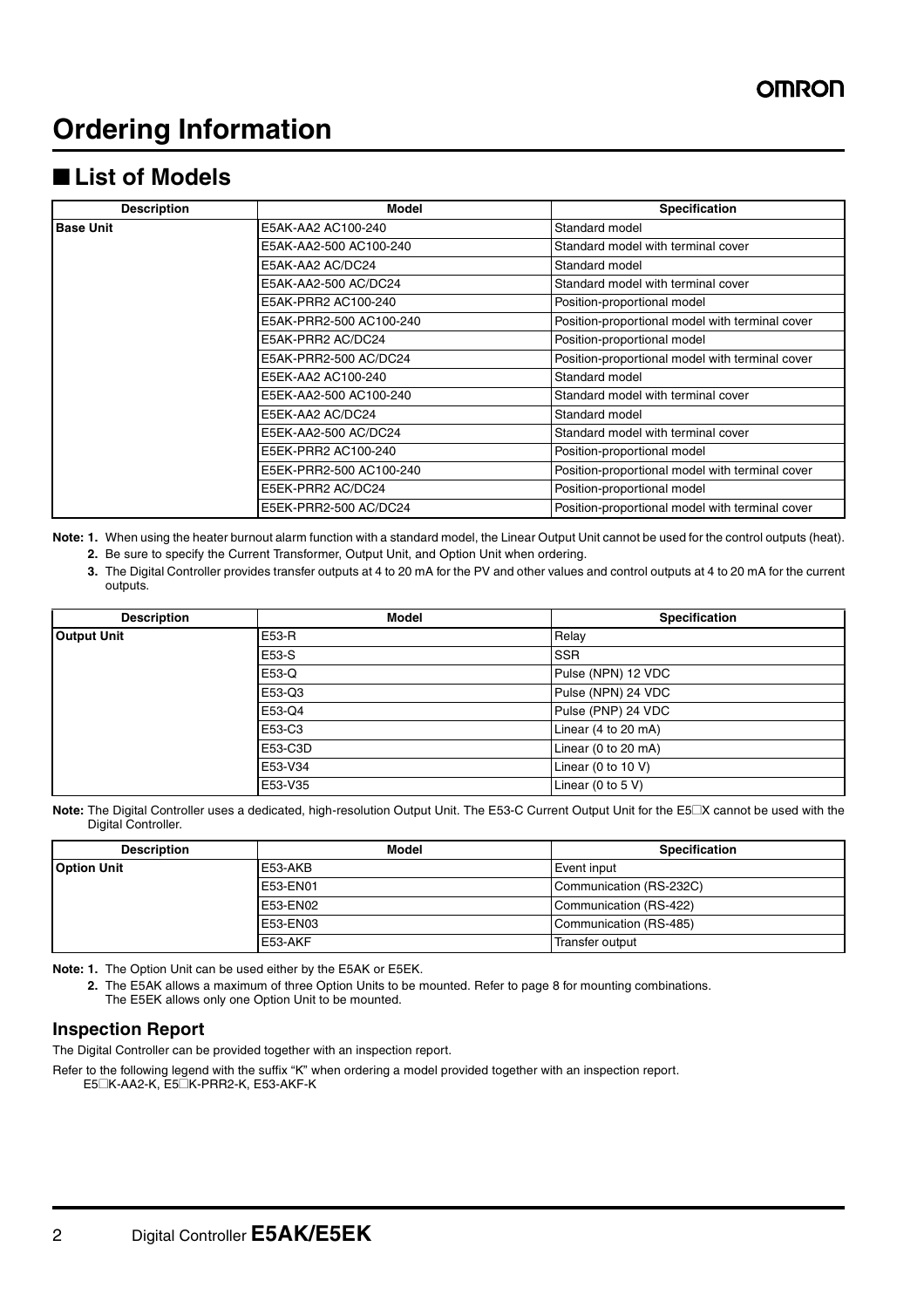## ■ **Accessories (Order Separately)**

| Name                       | <b>Model</b>         | <b>Hole diameter</b> |
|----------------------------|----------------------|----------------------|
| <b>Current Transformer</b> | E54-CT1              | $5.8$ mm             |
|                            | $\sim$ To<br>E54-CT3 | $12.0 \text{ mm}$    |

**Note:** No CT is required unless the heater burnout alarm function is used.

| Name                  | <b>Model</b> | Connectable models |
|-----------------------|--------------|--------------------|
| <b>Terminal Cover</b> | E53-COV0809  | <b>E5AK</b>        |
|                       | E53-COV08    | E5EK               |

# **Specifications**

## ■ **Ratings**

| Item                             | <b>AC100-240V type</b>                                                                                                                                                                                                                                                     | AC/DC24V type                                                                                                                                                |  |  |  |  |  |
|----------------------------------|----------------------------------------------------------------------------------------------------------------------------------------------------------------------------------------------------------------------------------------------------------------------------|--------------------------------------------------------------------------------------------------------------------------------------------------------------|--|--|--|--|--|
| <b>Supply voltage</b>            | AC100 to 240V, 50/60 Hz                                                                                                                                                                                                                                                    | AC/DC24V, 50/60 Hz                                                                                                                                           |  |  |  |  |  |
| <b>Power consumption</b>         | E5AK: 16 VA<br>E5EK: 15 VA                                                                                                                                                                                                                                                 | 12 VA, 8 W                                                                                                                                                   |  |  |  |  |  |
| Operating voltage range          | 85% to 110% of rated supply voltage                                                                                                                                                                                                                                        |                                                                                                                                                              |  |  |  |  |  |
| Input                            | Thermocouple:<br>Platinum resistance thermometer: JPt100, Pt100<br>Current input:<br>4 to 20 mA, 0 to 20 mA<br>1 to 5 V, 0 to 5 V, 0 to 10 V<br>Voltage input:                                                                                                             | K, J, T, E, L, U, N, R, S, B, W, PLII                                                                                                                        |  |  |  |  |  |
| Input impedance                  | Current input: 150 $\Omega$ ; Voltage input: 1 M $\Omega$ min.                                                                                                                                                                                                             |                                                                                                                                                              |  |  |  |  |  |
| <b>Control output</b>            | Standard Model<br>Position-proportional Model                                                                                                                                                                                                                              | According to Output Unit (see "Output Unit Ratings and Characteristics")<br>2 Relay outputs: SPST-NO, 1 A at 250 VAC (including inrush current) (see note 1) |  |  |  |  |  |
| <b>Auxiliary output</b>          | SPST-NO, 3 A at 250 VAC (resistive load)                                                                                                                                                                                                                                   |                                                                                                                                                              |  |  |  |  |  |
| Control method (see note 2)      | ON/OFF or 2-PID control (with auto-tuning)                                                                                                                                                                                                                                 |                                                                                                                                                              |  |  |  |  |  |
| <b>Setting method</b>            | Digital setting using front panel keys                                                                                                                                                                                                                                     |                                                                                                                                                              |  |  |  |  |  |
| Indication method                | 7-segment digital display and LEDs                                                                                                                                                                                                                                         |                                                                                                                                                              |  |  |  |  |  |
| Potentiometer                    | 100 $\Omega$ to 2.5 k $\Omega$                                                                                                                                                                                                                                             |                                                                                                                                                              |  |  |  |  |  |
| <b>Event input</b>               | Contact input:<br>ON: 1 k $\Omega$ max OFF: 100 k $\Omega$ min.<br>No-contact input: ON: residual voltage: 1.5 V max., OFF: leakage current: 0.1 mA max.                                                                                                                   |                                                                                                                                                              |  |  |  |  |  |
| <b>Transfer output</b>           | 4 to 20 mA, permissible load impedance: 600 $\Omega$ max., resolution: approx. 2,600                                                                                                                                                                                       |                                                                                                                                                              |  |  |  |  |  |
| <b>Remote SP input</b>           |                                                                                                                                                                                                                                                                            | Current input: 4 to 20 mA (Input impedance: 150 $\Omega$ )                                                                                                   |  |  |  |  |  |
| <b>Current Transformer input</b> | Connect an exclusive Current Transformer (E54-CT1 or E54-CT3)                                                                                                                                                                                                              |                                                                                                                                                              |  |  |  |  |  |
| <b>Other functions</b>           | Standard<br>Manual output, heating/cooling control, SP limiter, loop burnout alarm, SP ramp, MV limiter, MV<br>change rate limiter, input digital filter, input shift, run/stop, protect functions<br>Option<br>Multiple SP, run/stop selection, transfer output functions |                                                                                                                                                              |  |  |  |  |  |
| Degree of protection             | Conforms to IEC IP66 and NEMA4 (Indoor use)                                                                                                                                                                                                                                |                                                                                                                                                              |  |  |  |  |  |

**Note: 1.** All control outputs are insulated from the input circuit.

**2.** Fuzzy self-tuning is available when using the Digital Controller in standard control operation with temperature input.

## ■ **Input Ranges**

## **Platinum Resistance Thermometer**

| Input (switch selectable) |           | <b>JPt100</b>     | <b>Pt100</b>      |  |
|---------------------------|-----------|-------------------|-------------------|--|
| °C<br>Range               |           | $-199.9$ to 650.0 | $-199.9$ to 650.0 |  |
|                           | $\circ$ F | $-199.9$ to 999.9 | $-199.9$ to 999.9 |  |
| <b>Setting</b>            |           |                   |                   |  |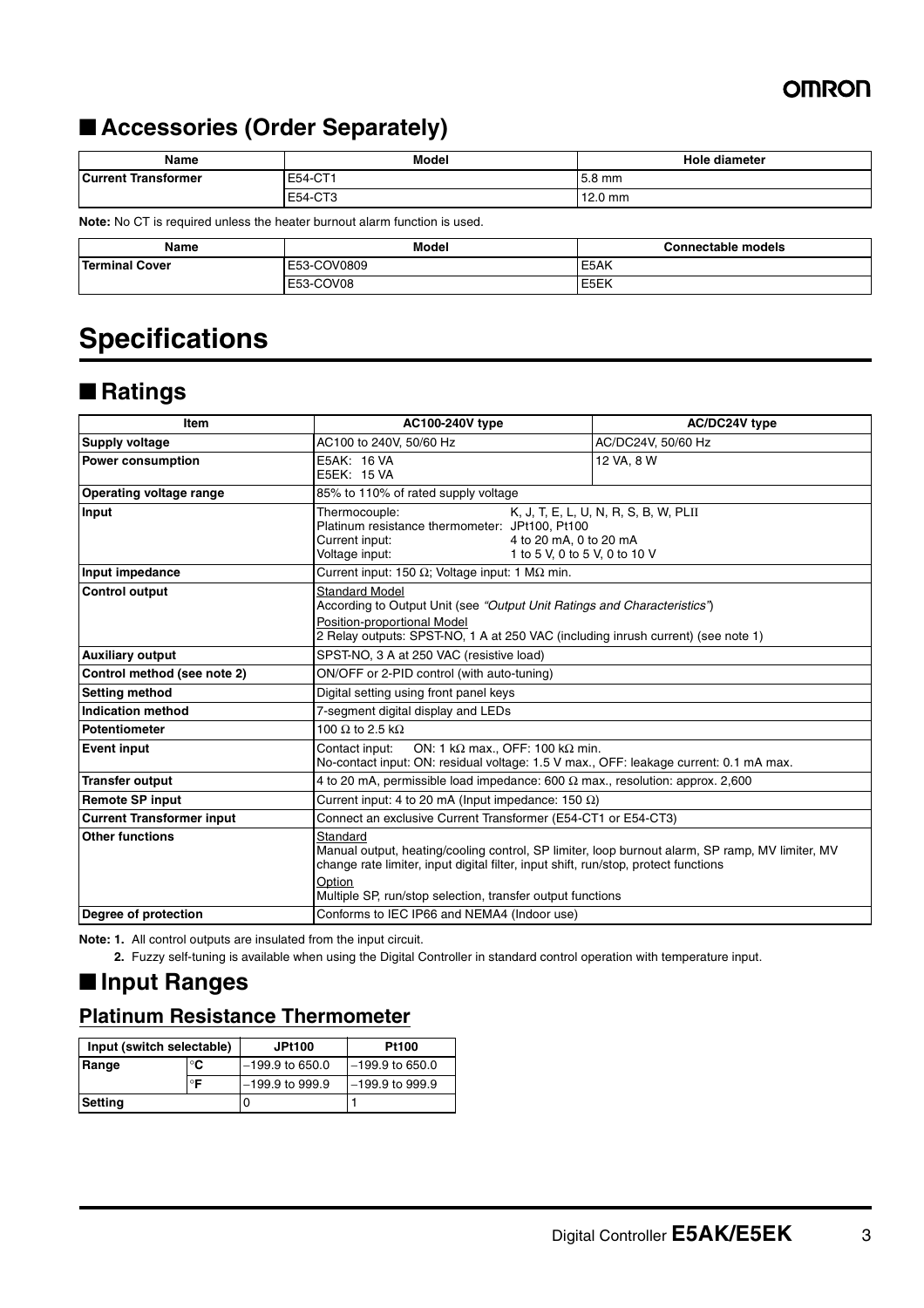## **Thermocouple**

| Input (switch<br>selectable)<br>(see note) |           | K <sub>1</sub>          | K <sub>2</sub>             | J1                    | J <sub>2</sub>             |                            |      | L1                      | L <sub>2</sub>             |                           | N               | R             | c<br>Ð        | в               | W                | <b>PLII</b>     |
|--------------------------------------------|-----------|-------------------------|----------------------------|-----------------------|----------------------------|----------------------------|------|-------------------------|----------------------------|---------------------------|-----------------|---------------|---------------|-----------------|------------------|-----------------|
| Range                                      | $\circ$ C | $-200$<br>l to<br>1.300 | 0.0 <sub>to</sub><br>500.0 | $-100$<br>to 850      | 0.0 <sub>to</sub><br>400.0 | $-199.9$<br>to 400.01600   | 0 to | $-100$<br>to 850        | 0.0 <sub>to</sub><br>400.0 | $-199.9$<br>to $400.0$ to | $-200$<br>1.300 | 0 to<br>1.700 | 0 to<br>1.700 | 100 to<br>,800  | l 0 to<br>2.300  | 0 to<br>1,300   |
|                                            | ∘⊏        | $-300$<br>l to<br>2,300 | 0.0 <sub>to</sub><br>900.0 | $-100$<br>to<br>1.500 | 0.0 <sub>to</sub><br>750.0 | $-199.9$<br>to 700.0 1,100 | 0 to | $-100$<br>l to<br>1.500 | 0.0 <sub>to</sub><br>750.0 | $-199.9$<br>lto 700.0 lto | $-300$<br>2,300 | 0 to<br>3.000 | 0 to<br>3,000 | 300 to<br>3.200 | $10$ to<br>4.100 | l 0 to<br>2.300 |
| <b>Setting</b>                             |           | 2                       |                            |                       |                            | 6                          |      | 8                       |                            | 10                        | 11              | 12            | 13            | 14              | 15               | 16              |

**Note:** Setting number is factory-set to 2 (K1).

Thermocouple W is W/Re5-26 (tungsten rhenium 5, tungsten rhenium 26).

## **Current/Voltage**

| Input (switch selectable) |                                                                                | <b>Current input</b>                                    | <b>Voltage input</b> |          |           |  |
|---------------------------|--------------------------------------------------------------------------------|---------------------------------------------------------|----------------------|----------|-----------|--|
|                           | 4 to 20 mA                                                                     | 0 to 20 mA                                              | 1 to 5 V             | 0 to 5 V | 0 to 10 V |  |
| Range                     | $-1999$ to 9999<br>$-199.9$ to 999.9<br>$-19.99$ to 99.99<br>$-1.999$ to 9.999 | One of following ranges depending on results of scaling |                      |          |           |  |
| <b>Setting</b>            |                                                                                | 18                                                      | 19                   | 20       | 21        |  |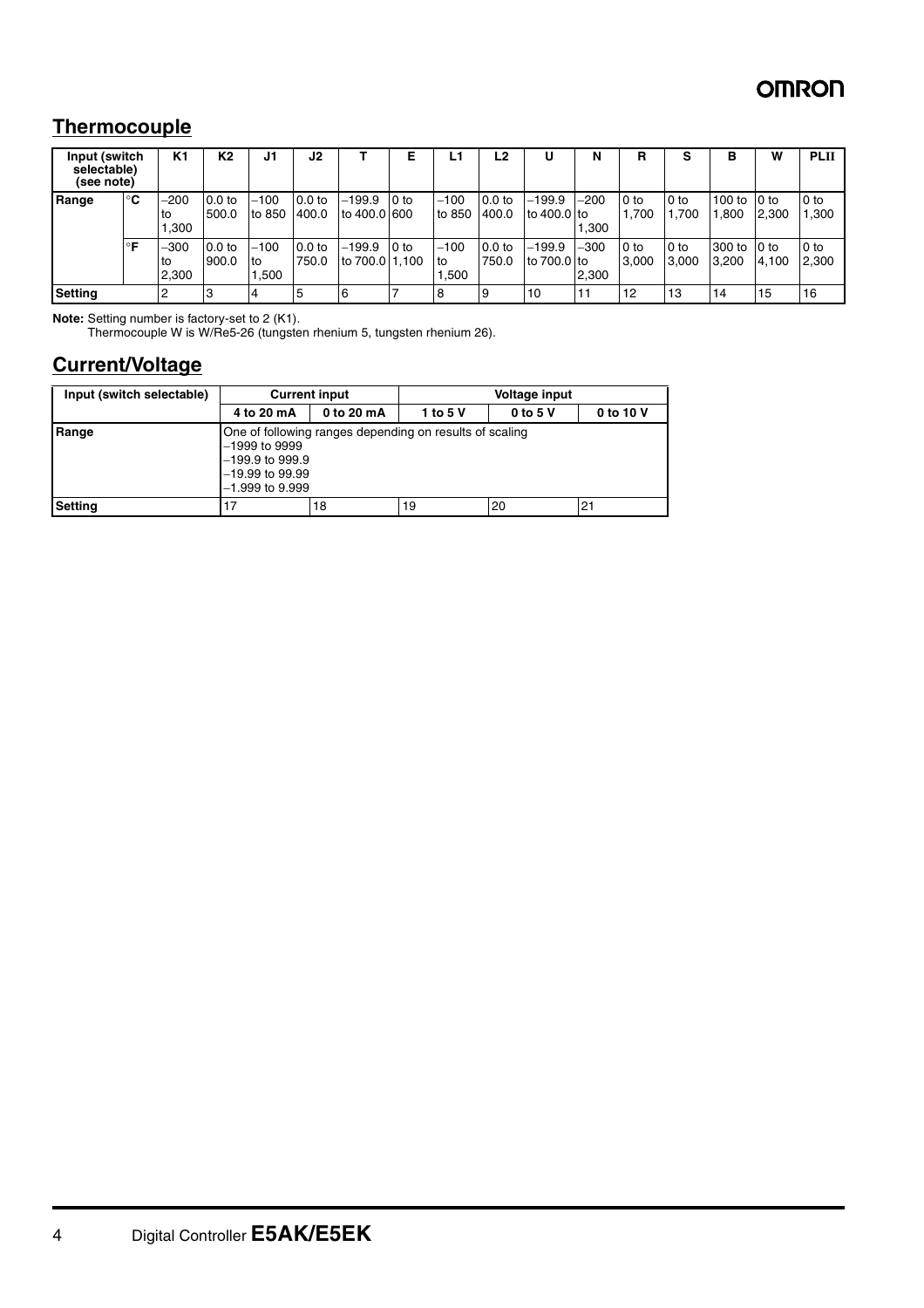## ■ **Characteristics**

| Indication accuracy (see note 1) | Thermocouple:                                                                                                                                                                                                                                                                                                                                                                                                                                                                                             |  |  |  |  |  |
|----------------------------------|-----------------------------------------------------------------------------------------------------------------------------------------------------------------------------------------------------------------------------------------------------------------------------------------------------------------------------------------------------------------------------------------------------------------------------------------------------------------------------------------------------------|--|--|--|--|--|
|                                  | ( $\pm$ 0.3% of indication value or $\pm$ 1°C, whichever greater) $\pm$ 1 digit max.<br>Platinum resistance thermometer:                                                                                                                                                                                                                                                                                                                                                                                  |  |  |  |  |  |
|                                  | $(\pm 0.2\%$ of indication value or $\pm 0.8\degree$ C, whichever greater) $\pm 1$ digit max.                                                                                                                                                                                                                                                                                                                                                                                                             |  |  |  |  |  |
|                                  | Analog input: $\pm 0.2\%$ FS $\pm 1$ digit max.                                                                                                                                                                                                                                                                                                                                                                                                                                                           |  |  |  |  |  |
| <b>Hysteresis</b>                | 0.01% to 99.99% FS (in units of 0.01% FS)                                                                                                                                                                                                                                                                                                                                                                                                                                                                 |  |  |  |  |  |
| Proportional band (P)            | 0.1% to 999.9% FS (in units of 0.1% FS)                                                                                                                                                                                                                                                                                                                                                                                                                                                                   |  |  |  |  |  |
| Integral (reset) time (I)        | 0 to 3,999 s (in units of 1 s)                                                                                                                                                                                                                                                                                                                                                                                                                                                                            |  |  |  |  |  |
| Derivative (rate) time (D)       | 0 to 3,999 s (in units of 1 s)                                                                                                                                                                                                                                                                                                                                                                                                                                                                            |  |  |  |  |  |
| <b>Control period</b>            | 1 to 99 s (in units of 1 s)                                                                                                                                                                                                                                                                                                                                                                                                                                                                               |  |  |  |  |  |
| <b>Manual reset value</b>        | 0.0% to 100.0% (in units of 0.1%)                                                                                                                                                                                                                                                                                                                                                                                                                                                                         |  |  |  |  |  |
| Alarm setting range              | -1,999 to 9,999 or -199.9 or 999.9 (decimal point position dependent on input type or result of scaling)                                                                                                                                                                                                                                                                                                                                                                                                  |  |  |  |  |  |
| Sampling period (see note 2)     | Temperature input:<br>250 ms<br>100 ms<br>Current/voltage input:                                                                                                                                                                                                                                                                                                                                                                                                                                          |  |  |  |  |  |
| <b>Insulation resistance</b>     | 20 MΩ min. (at 500 VDC)                                                                                                                                                                                                                                                                                                                                                                                                                                                                                   |  |  |  |  |  |
| Dielectric strength              | 2,000 VAC, 50/60 Hz for 1 min between terminals of different polarities                                                                                                                                                                                                                                                                                                                                                                                                                                   |  |  |  |  |  |
| <b>Vibration resistance</b>      | Malfunction: 10 to 55 Hz, 10 m/s <sup>2</sup> (approx. 1G) for 10 min each in X, Y, and Z directions<br>Destruction: 10 to 55 Hz, 20 m/s <sup>2</sup> (approx. 2G) for 2 hrs each in X, Y, and Z directions                                                                                                                                                                                                                                                                                               |  |  |  |  |  |
| <b>Shock resistance</b>          | Malfunction: 200 m/s <sup>2</sup> min. (approx. 20G), 3 times each in 6 directions<br>(100 m/s <sup>2</sup> (approx. 10G) applied to the relay)<br>Destruction: 300 m/s <sup>2</sup> min. (approx. 30G), 3 times each in 6 directions                                                                                                                                                                                                                                                                     |  |  |  |  |  |
| <b>Ambient temperature</b>       | -10°C to 55°C (with no icing)/3-year warranty period: -10°C to 50°C<br>Operating:<br>Storage:<br>$-25^{\circ}$ C to 65 $^{\circ}$ C (with no icing)                                                                                                                                                                                                                                                                                                                                                       |  |  |  |  |  |
| <b>Ambient humidity</b>          | 35% to 85%<br>Operating:                                                                                                                                                                                                                                                                                                                                                                                                                                                                                  |  |  |  |  |  |
| Degree of protection             | Front panel: NEMA4 for indoor use (equivalent to IP66)<br>Rear case:<br>IEC standard IP20<br>Terminals:<br><b>IEC standard IP00</b>                                                                                                                                                                                                                                                                                                                                                                       |  |  |  |  |  |
| <b>Memory protection</b>         | Non-volatile memory (number of writings: 100,000 operations)                                                                                                                                                                                                                                                                                                                                                                                                                                              |  |  |  |  |  |
| Weight                           | E5AK: approx. 450 g<br>E5EK: approx. 320 g<br>Mounting bracket: approx. 65 g                                                                                                                                                                                                                                                                                                                                                                                                                              |  |  |  |  |  |
| <b>EMC</b>                       | <b>Emission Enclosure:</b><br>EN55011 Group 1 class A<br><b>Emission AC Mains:</b><br>EN55011 Group 1 class A<br>EN61000-4-2: 4 kV contact discharge (level 2)<br>Immunity ESD:<br>8 kV air discharge (level 3)<br>10 V/m (amplitude modulated, 80 MHz to 1 GHz)<br>ENV50140:<br>Immunity RF-interference:<br>(level 3)<br>10 V/m (pulse modulated, 900 MHz)<br>10 V (0.15 to 80 MHz) (level 3)<br>Immunity Conducted Disturbance: ENV50141:<br>Immunity Burst:<br>EN61000-4-4: 2 kV power-line (level 3) |  |  |  |  |  |
| <b>Approved standards</b>        | 2 kV I/O signal-line (level 4)<br>UL1092, CSA22.2 No. 142, CSA22.2 No. 1010-1<br>Conforms to EN50081-2, EN50082-2, EN61010-1 (IEC1010-1)<br>Conforms to VDE0106/part 100 (Finger Protection), when the separately-ordered terminal cover is<br>mounted.                                                                                                                                                                                                                                                   |  |  |  |  |  |

Note: 1. The indication accuracy of the K1, T, and N thermocouples at a temperature of −100°C or less is ±2°C ±1 digit maximum. The indication accuracy of the U, L1, and L2 thermocouples at any temperature is  $\pm 2^{\circ}$ C  $\pm 1$  digit maximum.

The indication accuracy of the B thermocouple at a temperature of 400°C or less is unrestricted.

The indication accuracy of the R and S thermocouples at a temperature of 200°C or less is ±3°C ±1 digit maximum.

The indication accuracy of the W thermocouple at any temperature is  $(\pm 0.3\%$  of the indicated value or  $\pm 3\degree C$ , whichever is greater)  $\pm 1$  digit maximum.

The indication accuracy of the PLII thermocouple at any temperature is  $(\pm 0.3\%$  or  $\pm 2^{\circ}C$ , whichever is greater)  $\pm 1$  digit maximum.

**2.** The sampling period of the standard model with CT and remote SP inputs is 250 ms.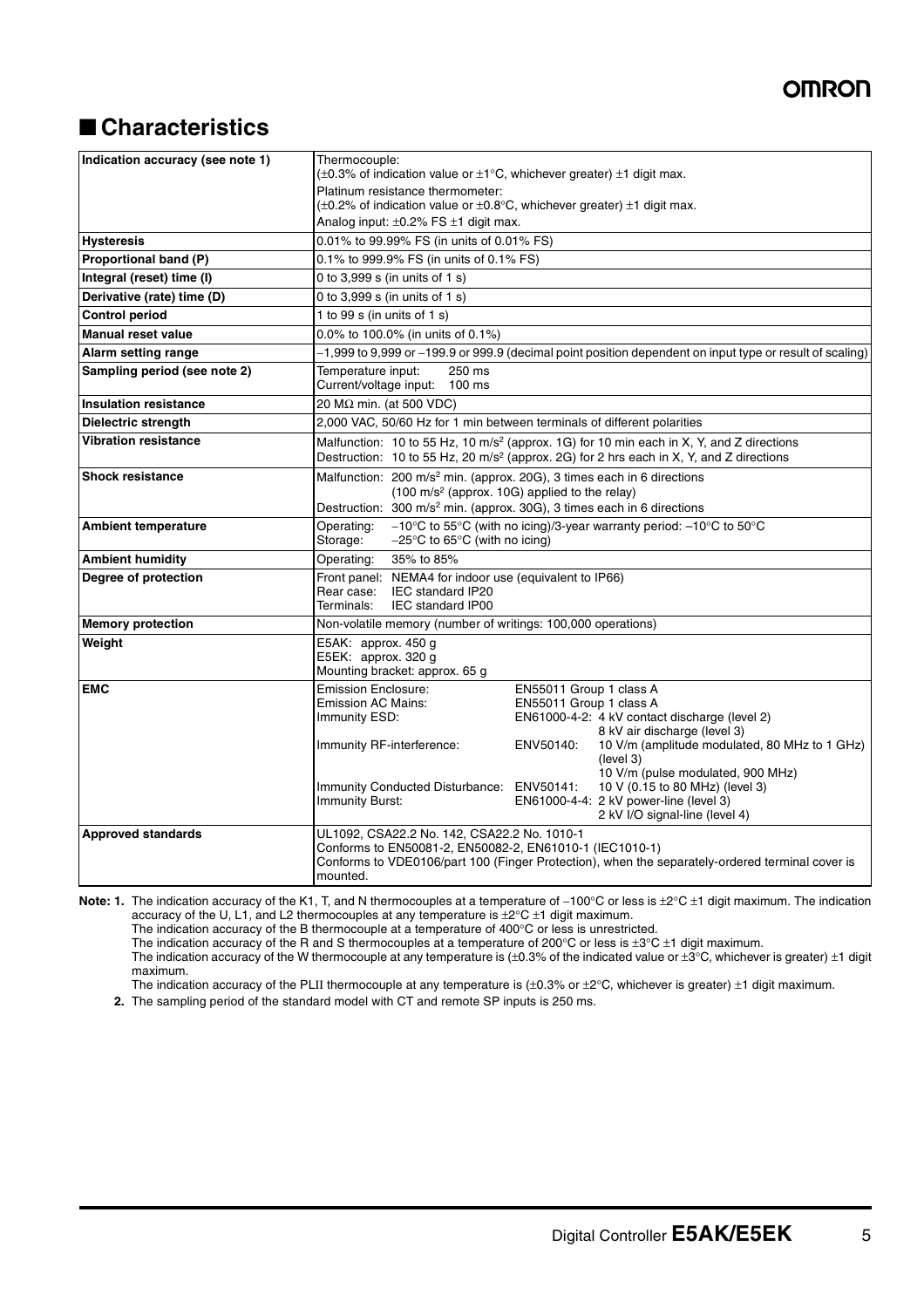## ■ Output Unit Ratings and Characteristics

| <b>Relay output</b>          | 5 A at 250 VAC (resistive load)                                                                                                                                              |
|------------------------------|------------------------------------------------------------------------------------------------------------------------------------------------------------------------------|
| <b>SSR output</b>            | 1 A at 75 to 250 VAC (resistive load)                                                                                                                                        |
| <b>Voltage output</b>        | NPN: 40 mA at 12 VDC (with short-circuit protection)<br>NPN: 20 mA at 24 VDC (with short-circuit protection)<br>PNP: 20 mA at 24 VDC (with short-circuit protection)         |
| <b>Linear current output</b> | 4 to 20 mA, permissible load impedance: 600 $\Omega$ max., resolution: approx. 2,600<br>0 to 20 mA, permissible load impedance: 600 $\Omega$ max., resolution: approx. 2,600 |
| Linear voltage output        | 0 to 10 VDC, permissible load impedance: $1 k\Omega$ max., resolution: approx. 2,600<br>0 to 5 VDC, permissible load impedance: 1 k $\Omega$ max., resolution: approx. 2,600 |

**Note:** An output relay (1 A at 250 VAC) is mounted on the position-proportional model. (When replacing, use the E53-R.)

## ■ **Option Unit Ratings and Characteristics**

| <b>Event inputs</b>    | Contact input:<br>ON: 1 k $\Omega$ max., OFF: 100 k $\Omega$ min.<br>No-contact input:<br>ON: residual voltage 1.5 V max., OFF: leakage current 0.1 mA max.                                                                          |  |  |  |
|------------------------|--------------------------------------------------------------------------------------------------------------------------------------------------------------------------------------------------------------------------------------|--|--|--|
| <b>Communications</b>  | RS-232C, RS-422 or RS-485<br>Interface:<br>Transmission method:<br>Half-duplex<br>Synchronization method: Start-stop synchronization (asynchronous method)<br>1.2/2.4/4.8/9.6/19.2 kbps<br>Baud rate:<br>Transmission code:<br>ASCII |  |  |  |
| <b>Transfer output</b> | 4 to 20 mA:<br>Permissible load impedance: 600 $\Omega$ max.<br>Resolution: approx. 2,600                                                                                                                                            |  |  |  |

## ■ **Current Transformer Ratings**

| Dielectric strength         | 1.000 VAC (for 1 min)                          |  |
|-----------------------------|------------------------------------------------|--|
| <b>Vibration resistance</b> | 50 Hz, 98 m/s <sup>2</sup> (10G)               |  |
| <b>Weight</b>               | E54-CT1: approx. 11.5 g; E54-CT3: approx. 50 g |  |
| Accessories (E54-CT3 only)  | <b>Armature: 2; Plug: 2</b>                    |  |

## ■ **Heater Burnout Alarm**

| Max. heater current                   | Single-phase 50 A VAC (see note 1)                     |
|---------------------------------------|--------------------------------------------------------|
| Heater current value display accuracy | $±5\%$ FS $±1$ digit max.                              |
| Heater burnout alarm setting range    | $\vert$ 0.1 to 49.9 A (in units of 0.1 A) (see note 2) |
| Min. detection ON time                | $190 \text{ ms}$ (see note 3)                          |

**Note: 1.** Use the K2CU-F□□A-□GS (with gate input terminals) for the detection of three-phase heater burnout.

**2.** The heater burnout alarm is always OFF if the alarm is set to 0.0 A and always ON if the alarm is set to 50.0 A.

**3.** No heater burnout detection or heater current value measurement is possible if the control output (heat) is ON for less than 190 ms.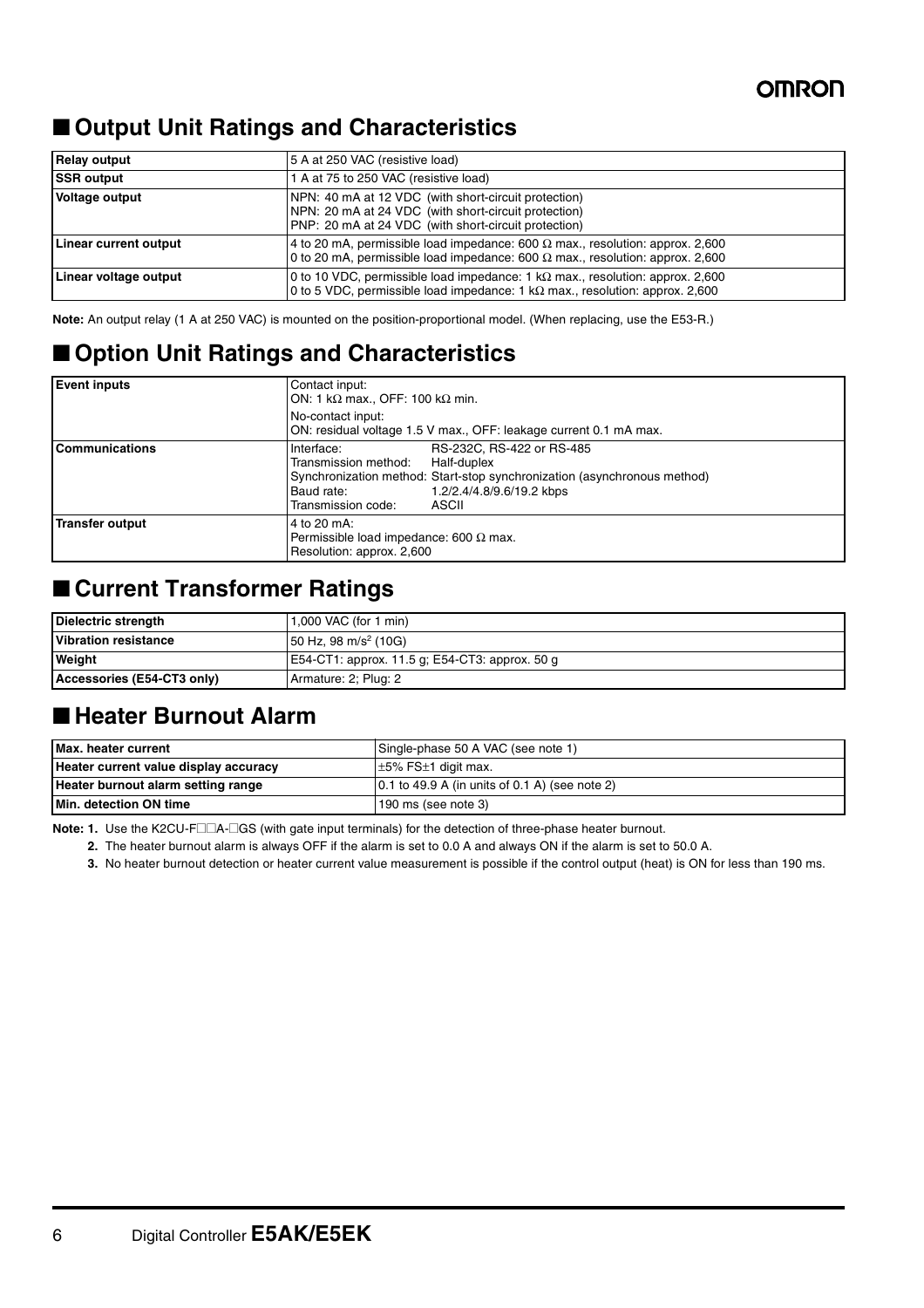## OMDO

## **Nomenclature**

#### **E5AK**

#### **Operation Indicators**

- OUT1 Lights when the pulse output function assigned to control output
- 1 turns ON. • OUT2 Lights when the pulse output function assigned to control output 2 turns ON.
- SUB1 Lights when the output function assigned to auxiliary output 1 turns ON.
- SUB2 Lights when the output function assigned to auxiliary output 2 turns ON.
- MANU Lights when the manual operation mode.
- STOP Lights during operation has stopped.
- RMT
- Lights during remote operation.  $\bullet$  AT
- Flashes during auto-tuning. • RSP
- Lights during remote SP operation.
- Bar Graph On a standard model (E5AK-AA2), this bar graph indicates the manipulated variable (heat) in 10% increments per single segment. On a position-proportional model (E5AK-PRR2), this bar graph indicates the valve opening in 10% increments per single seg-



Press to select the auto operation or manual operation.

**E5EK**

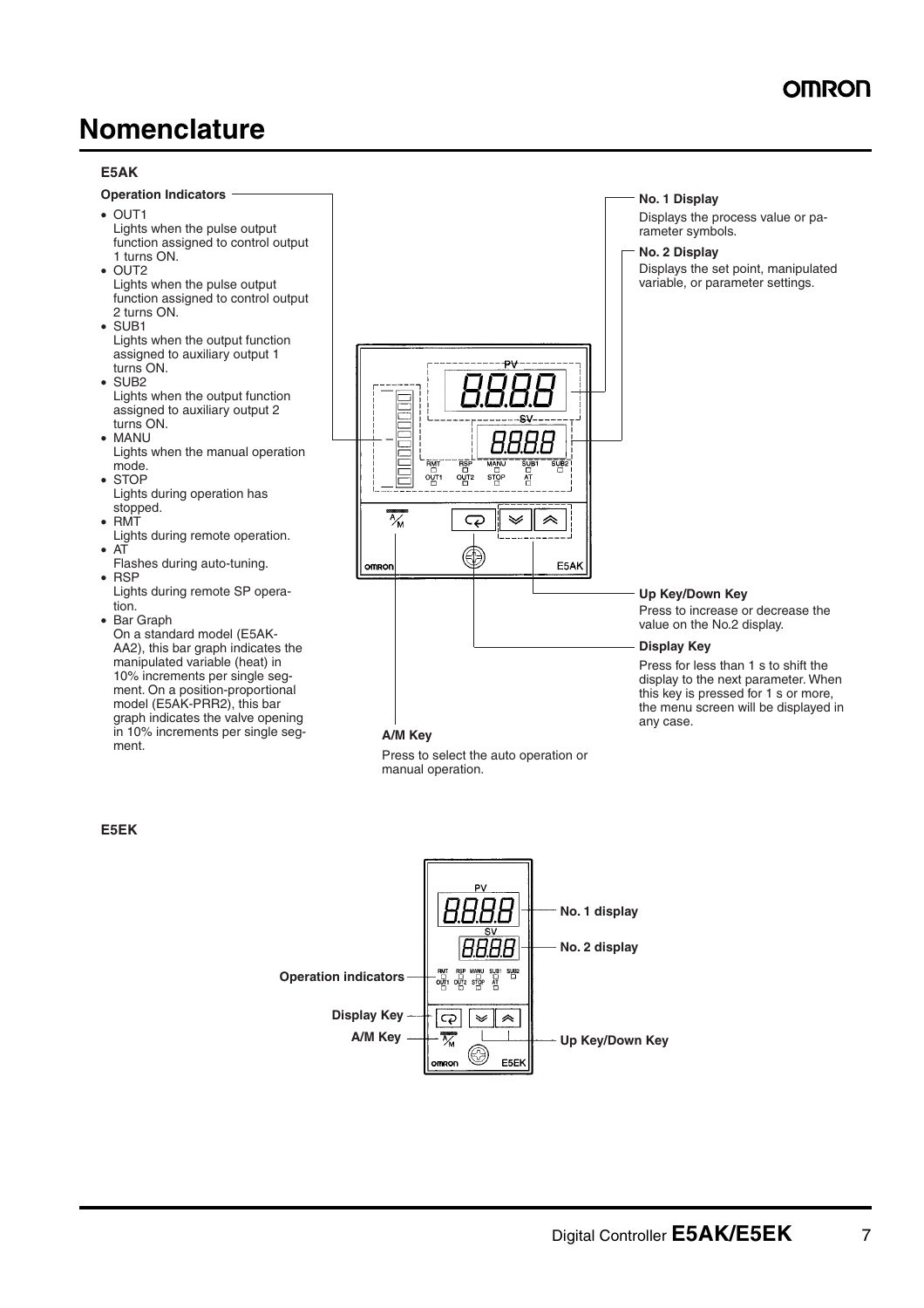# <span id="page-7-0"></span>**Dimensions**

**Note:** All units are in millimeters unless otherwise indicated.

#### **E5AK**





**Note: 1.** Recommended panel thickness is 1 to 8 mm. **2.** Maintain the specified vertical and horizontal mounting space between each Unit. Units must not be closely mounted vertically or horizontally.

 $92^{+0.8}$ 

110 min.

**Panel Cutouts**

 $92^{+0.8}_{+0.6}$ 

**E5EK**









## **Accessories (Order Separately)**

**Terminal Cover E53-COV0809 E53-COV08**



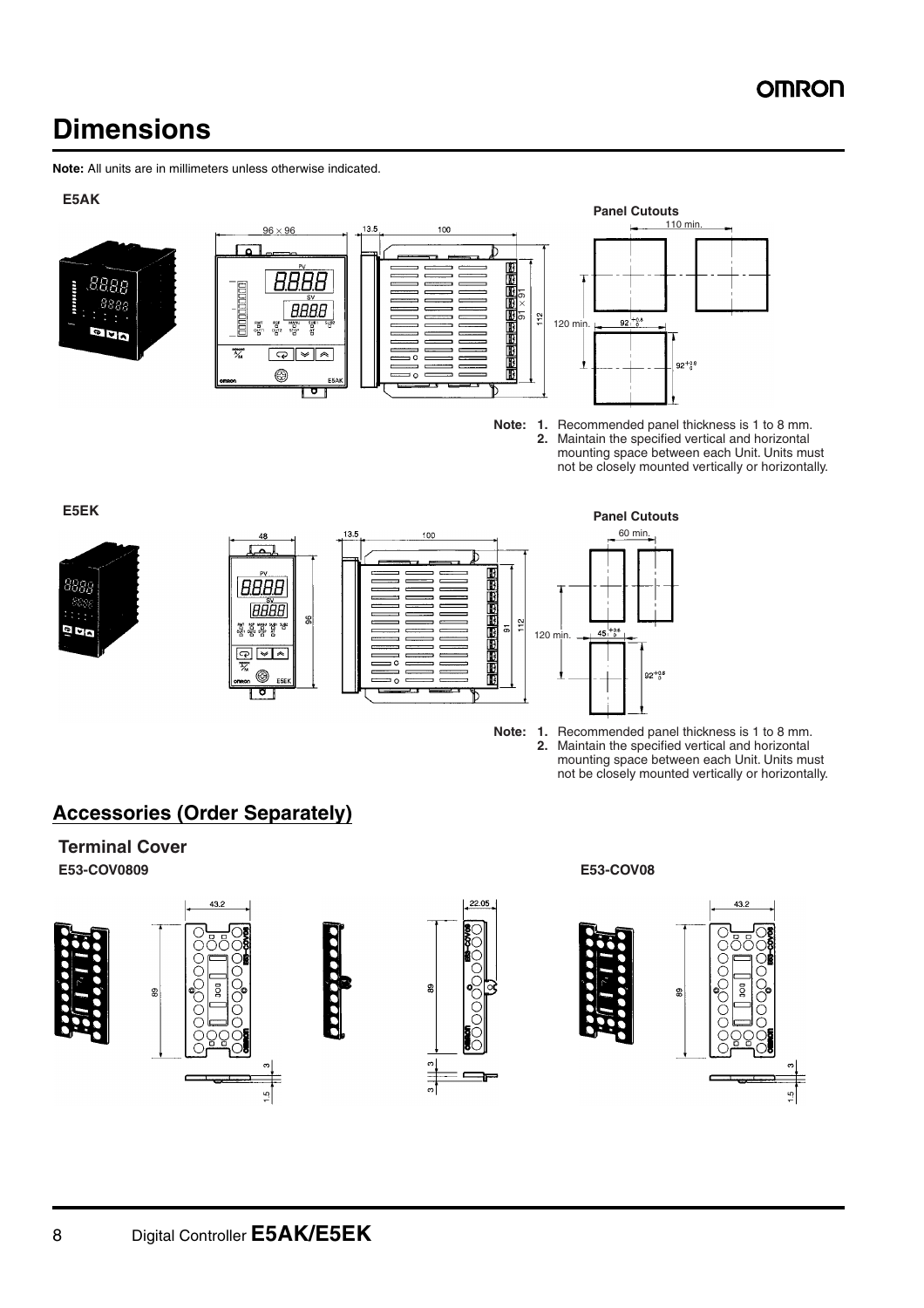# **Current Transformer**



# **Installation**

**Note:** Always turn off the power supply to the Digital Controller before changing any switch settings.

## <span id="page-8-0"></span>■ **Settings**

the Output Unit.

On a standard model, set up the Output Units for control outputs 1 and 2 before mounting the Controller.

On a position-proportional model, the Relay Output Unit is already set. Therefore, this setup operation is unnecessary. (Do not replace with other Output Units.)

When setting up the Output Units, draw out the internal mechanism from the housing and insert the Output Units into the sockets for control outputs 1 and 2.

## **Setting Up the Output Unit**



## **Setting Up the Option Unit**

#### **• E5AK**

**1.** Remove the power board and option boards in the order shown in the following diagram.



**2.** Insert the Option Units into the sockets for options 1 to 3. The following diagram shows the relationship between the Option Units and mounting positions.



**3.** Mount the option boards and the power board in the order shown.

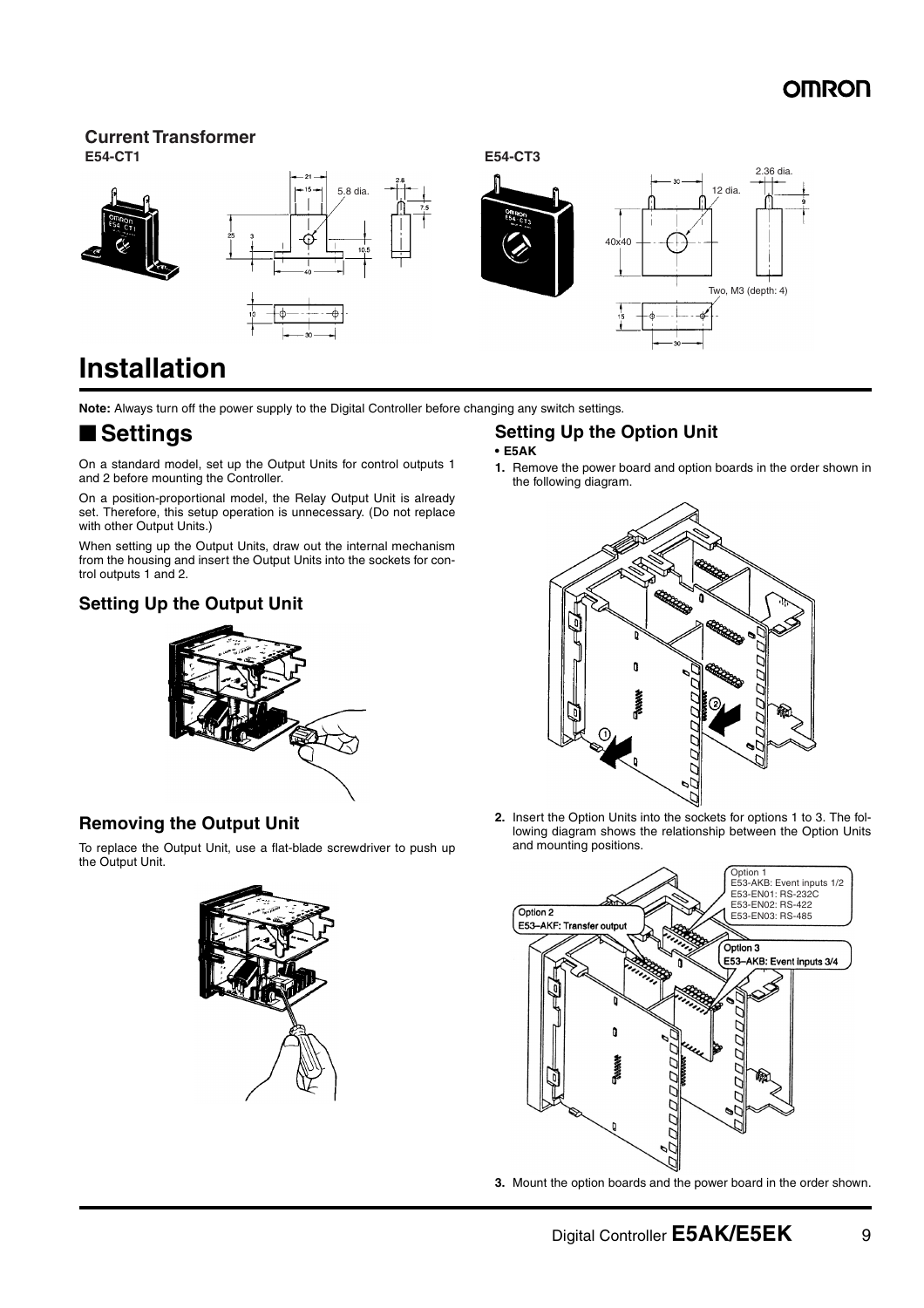#### **• E5EK**

**1.** Remove the power board and option boards in the order shown in the following diagram.



**2.** Insert the Option Unit into the socket for option 1. The following diagram shows the relationship between the Option Unit and mounting position.



**3.** Mount the option board and the power board in the order shown.

#### **Draw-out**

To draw out the internal mechanism from the housing, use a Phillips screwdriver matching the screw on the lower part of the front panel.

**1.** Turn the screw counterclockwise while pressing the hook on the upper part of the front panel.



**2.** Draw out the internal mechanism while holding the left and right sides of the front panel.

#### **Mounting**

- **1.** Insert the E5AK Controller into the panel's mounting hole at the position shown in the figure below.
- **2.** Fit the mounting bracket (accessory) into the fixing slots on the top and bottom of the rear case.



**3.** Tighten the mounting bracket screws on the upper and lower parts of the E5AK in small increments alternately and equally until the ratchet start to slide.

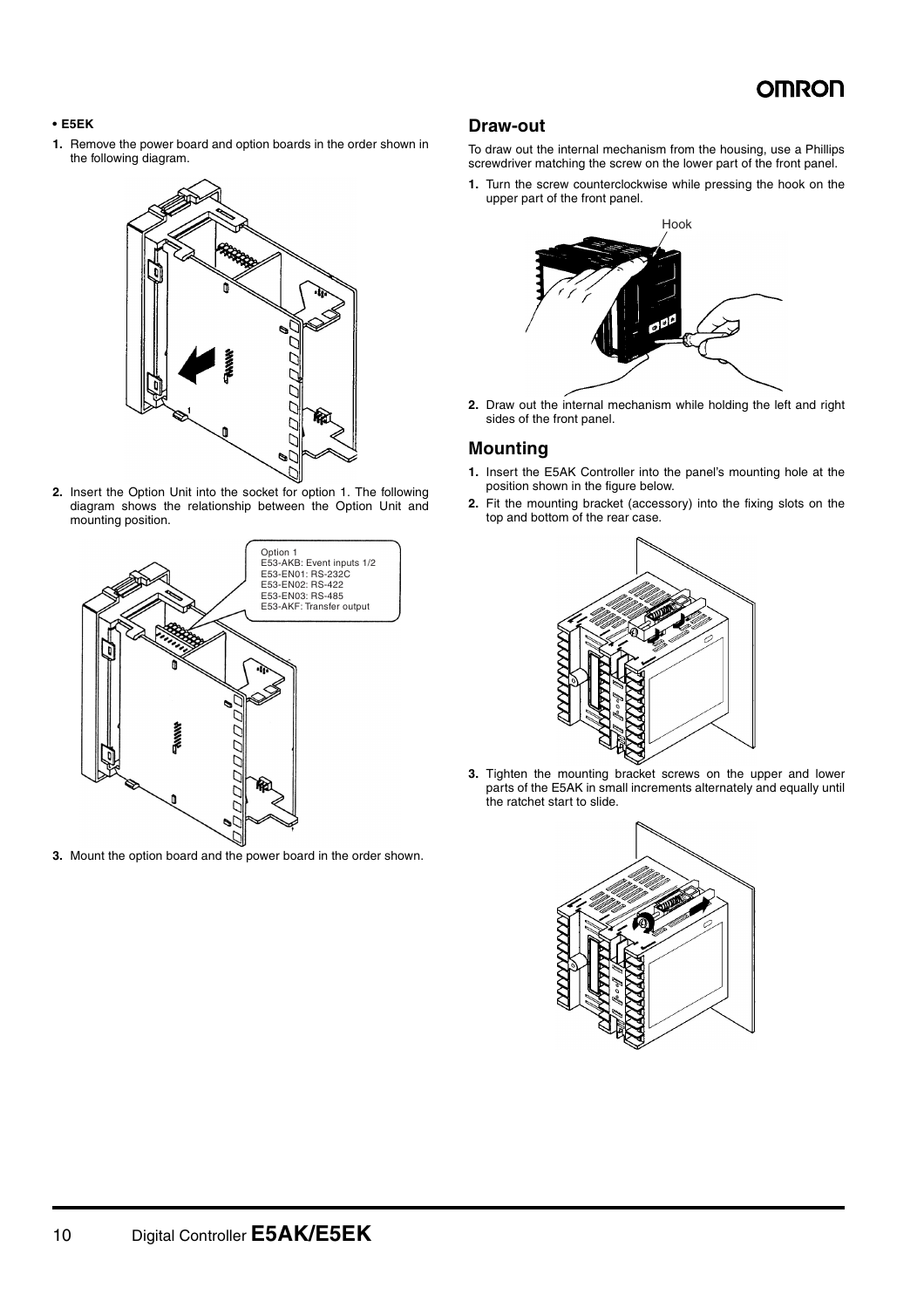#### **E53-COV0809, E53-COV08 Terminal Cover (Sold Separately)**

Fasten the terminals covers as follows by using the snap pins. Snap pins are provided with the terminal covers.

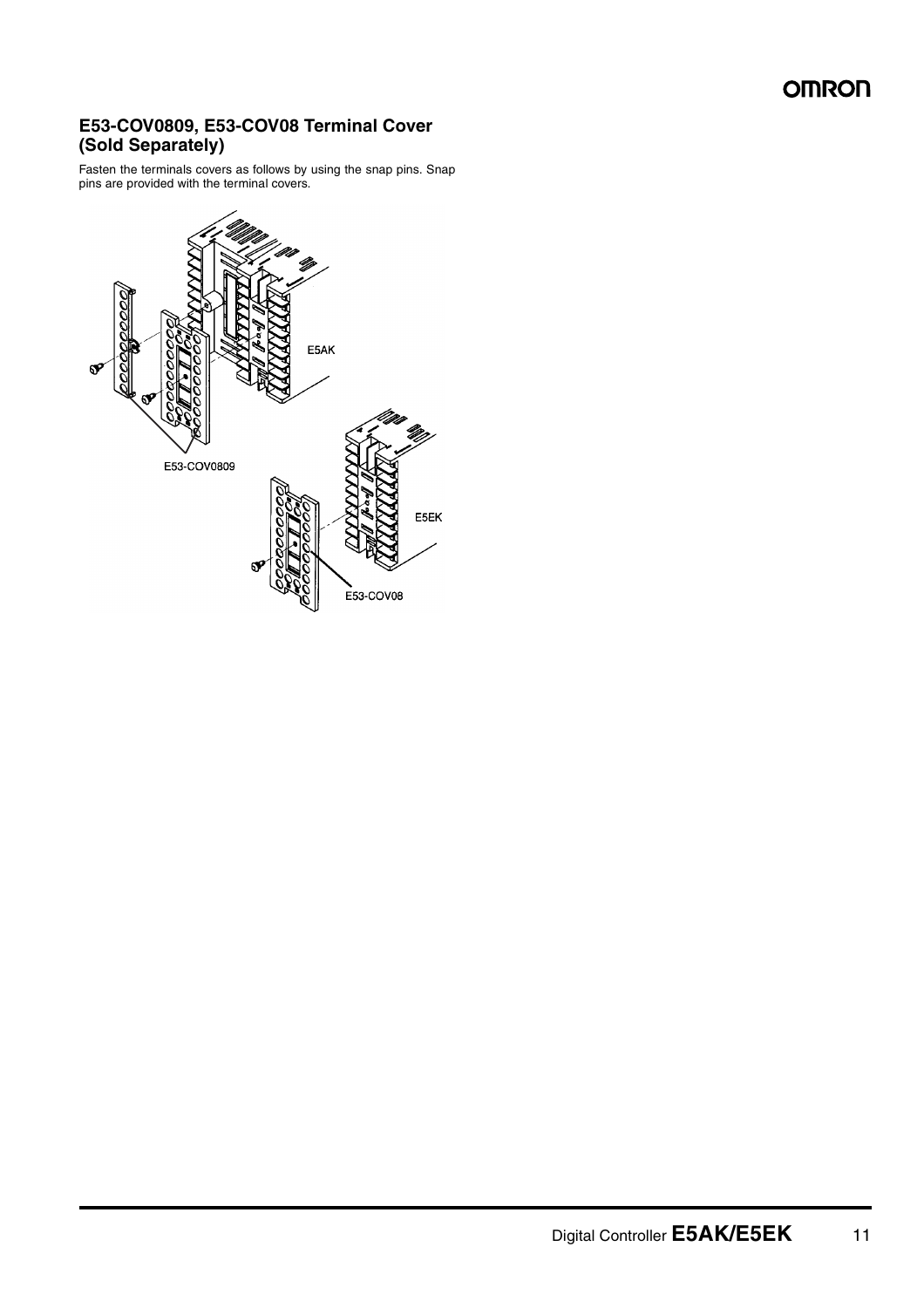# **Wiring**

## ■ **Wiring Terminals for E5AK**

## **Terminal Arrangement**



## **Wiring**

In the following wiring diagrams, the left side of the terminal numbers indicate the inside of the Controller.

## **Power Supply**

Input 100 to 240 VAC or AC/DC 24 V to terminal numbers 9 and 10 according to the specifications.

| 10                      | 30              | 3132 | 20               |
|-------------------------|-----------------|------|------------------|
| 9                       | $\overline{29}$ |      | 19               |
| $\overline{\mathbf{8}}$ | $\overline{28}$ |      | $\overline{18}$  |
| $\overline{7}$          | $\overline{27}$ |      | 17               |
| 6                       | $\overline{26}$ |      | 16               |
| 5                       | $\overline{25}$ |      | 15               |
| 4                       | $\overline{24}$ |      | $\overline{1}$ 4 |
| 3                       | 23              |      | 13               |
| $\overline{2}$          | $\overline{22}$ |      | $\overline{12}$  |
|                         | $\overline{21}$ | 33   |                  |

## **Sensor Input**

Connect the sensor input to terminal numbers 11 to 14 and 33 as follows according to the input type.

| 10             | $\overline{30}$            | 3132 | 20              |
|----------------|----------------------------|------|-----------------|
| 9              | 29                         |      | 19              |
| 8              | $\overline{28}$            |      | $\overline{18}$ |
| 7              | 27                         |      | 17              |
| $\overline{6}$ | $\overline{26}$            |      | $\overline{16}$ |
| $\overline{5}$ | 25                         |      | 15              |
| 4              | $\overline{2}\overline{4}$ |      | 14              |
| $\overline{3}$ | $\overline{23}$            |      | $\overline{13}$ |
| $\overline{2}$ | $\overline{22}$            |      | $\overline{12}$ |
|                | $\overline{21}$            | 33   |                 |

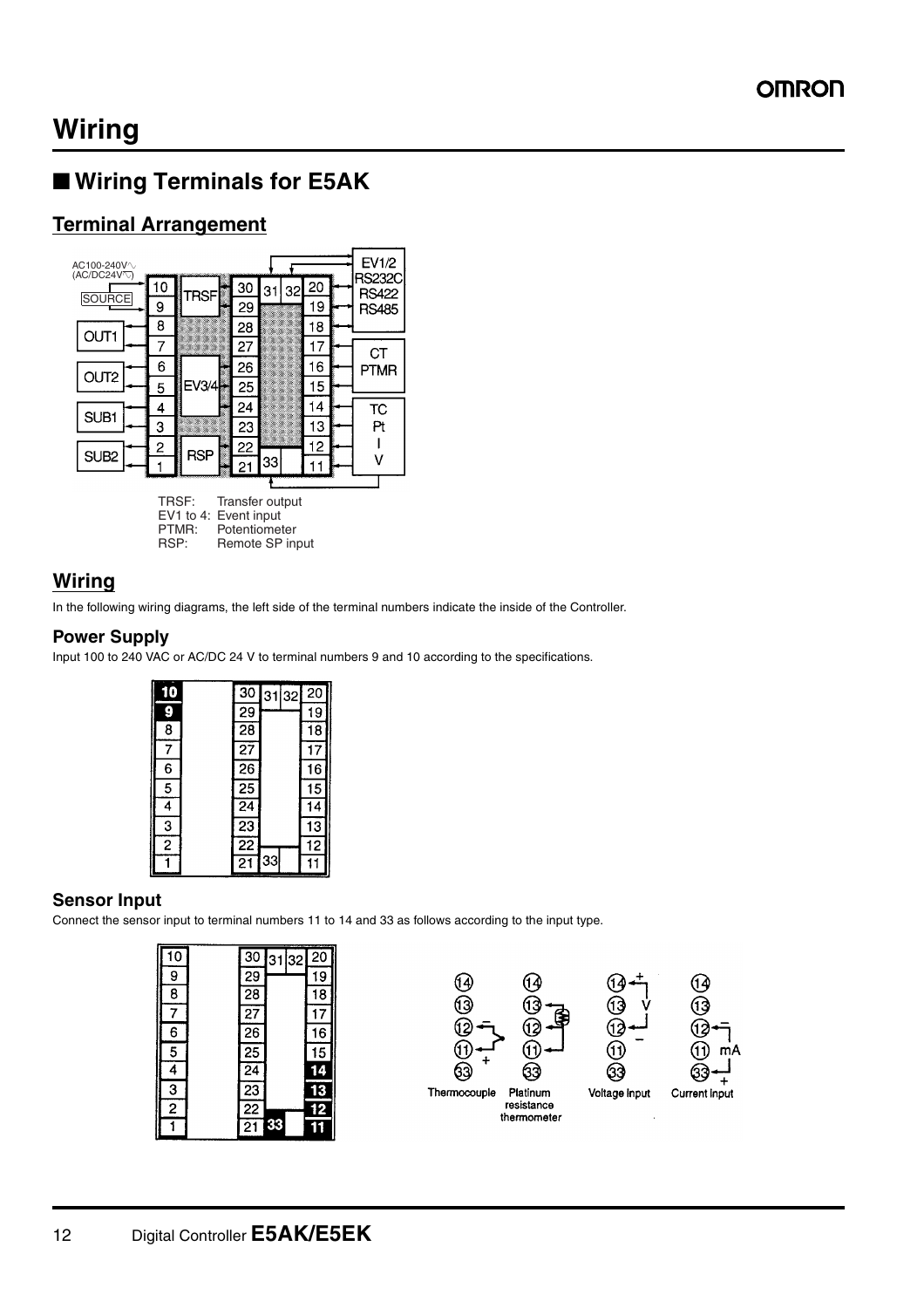## **Control Output**

Terminal numbers 7 and 8 are for control output 1 (OUT1), and terminal numbers 5 and 6 are for control output 2 (OUT2). The following diagrams show the available Output Units and their internal equalizing circuits.



With E53-V $\Box$  Output Units, approx. 2 V is output for one second after the power is interrupted.

The following table shows the specifications for each Output Unit.

| Model         | Output type   | <b>Specifications</b>                                                                |
|---------------|---------------|--------------------------------------------------------------------------------------|
| <b>E53-R</b>  | Relay         | 5 A at 250 VAC                                                                       |
| E53-S         | <b>SSR</b>    | 1 A at 75 to 250 VAC                                                                 |
| E53-Q         | Voltage (NPN) | NPN: 40 mA at 12 VDC (with short-circuit protection)                                 |
| E53-Q3        | Voltage (NPN) | NPN: 20 mA at 24 VDC (with short-circuit protection)                                 |
| <b>E53-Q4</b> | Voltage (PNP) | PNP: 20 mA at 24 VDC (with short-circuit protection)                                 |
| E53-C3        | 4 to 20 mA    | 4 to 20 mA; permissible load impedance: 600 $\Omega$ max.; resolution: approx. 2600  |
| E53-C3D       | 0 to 20 $mA$  | 0 to 20 mA; permissible load impedance: 600 $\Omega$ max.; resolution: approx. 2600  |
| E53-V34       | 0 to 10 V     | 0 to 10 VDC; permissible load impedance: 1 k $\Omega$ min.; resolution: approx. 2600 |
| E53-V35       | 0 to 5 $V$    | 0 to 5 VDC; permissible load impedance: 1 k $\Omega$ min.; resolution: approx. 2600  |

With E5AK-PRR2 Controllers, the relay output (1 A at 250 VAC) is fixed.

When replacing the Output Unit, use the E53-R. The following diagrams show the relationship between terminals and open/close relay settings.



### **Auxiliary Output**

Terminal numbers 3 and 4 are for auxiliary output 1 (SUB1) and terminal numbers 1 and 2 are for auxiliary output 2 (SUB2). The following diagrams show the internal equalizing circuits for the auxiliary outputs:

| 10             | 3               | 31 | 32 | 20        |
|----------------|-----------------|----|----|-----------|
| $\overline{9}$ | $\overline{29}$ |    |    | <u>19</u> |
| 8              | 28              |    |    | 18        |
| 7              | <u>27</u>       |    |    |           |
| 6              | $\frac{26}{5}$  |    |    | 16        |
| 5              | 25              |    |    | 15        |
| 4              | $\overline{24}$ |    |    | 4         |
| 3              | $\overline{23}$ |    |    | 13        |
| 2              | $\overline{22}$ |    |    | 12        |
|                |                 | 33 |    |           |

Output specifications are as follows: SPST-NO, 3 A at 250 VAC



1 Auxiliary output 2

2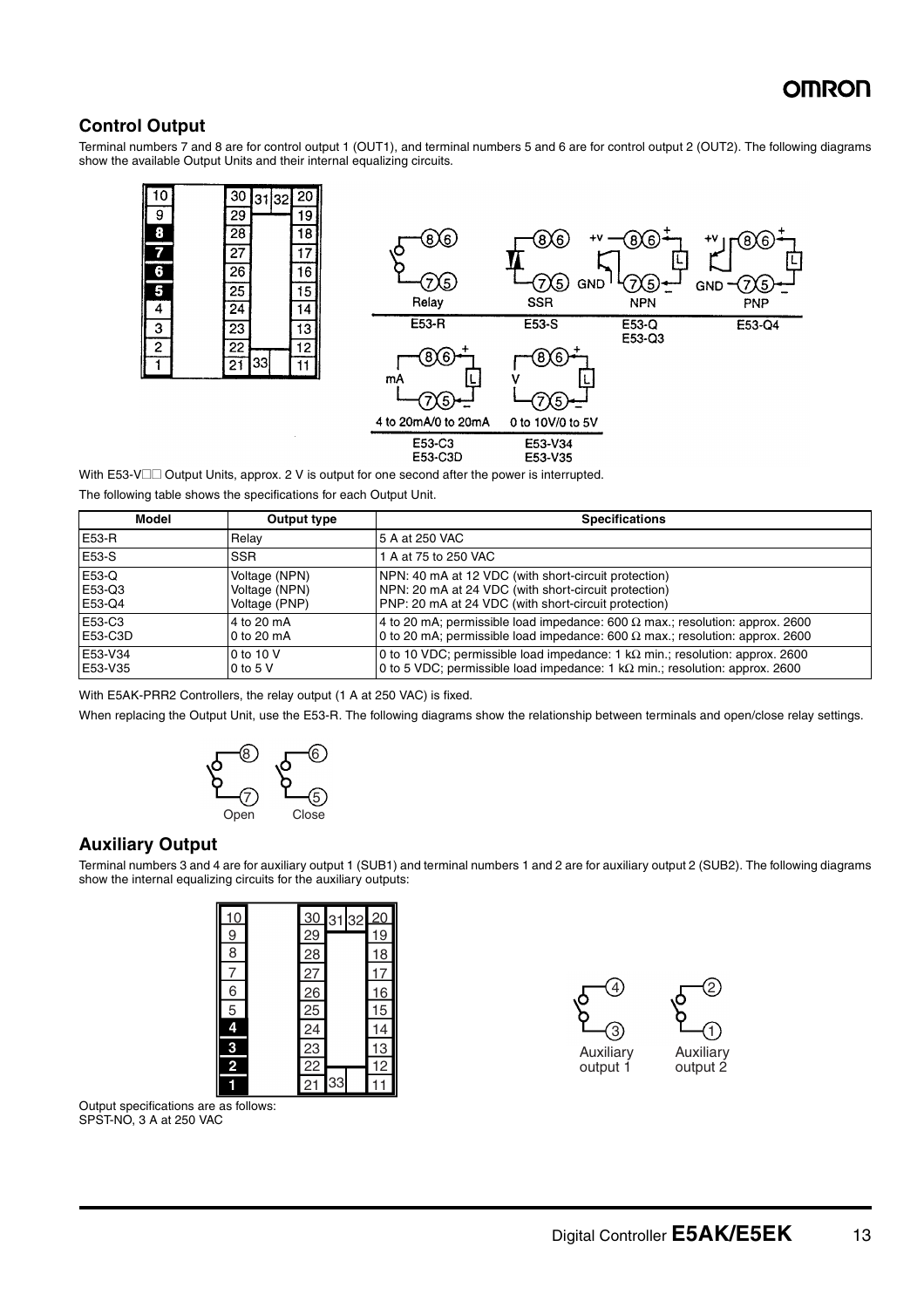### **CT Input/Potentiometer**

When using the HBA function on the E5AK-AA2 Controller, connect CT input (CT) to terminal numbers 15 to 17. When monitoring the valve opening on the E5AK-PRR2 Controller, connect the potentiometer (PTMR) to terminal numbers 15 to 17. Connect each of these inputs as follows:







For details on CT inputs, refer to *Appendix, About Current Transformer* in the *E5AK/E5EK User's Manual (H83/H85)*. For details on the potentiometer, refer to the *Instruction Manual* for the valve connected to the Controller. The variable resistance range is 100 Ω to 2.5 kΩ.

#### **Remote SP Input**

Connect the input (RSP) to be used as the remote SP to terminal numbers 21 and 22. Only 4 to 20 mA inputs can be connected. Connect the input as follows:

| 10             | 30              | 3132 | 20 |
|----------------|-----------------|------|----|
| <u>9</u>       | 29              |      | 19 |
| $\overline{8}$ | $\overline{28}$ |      | 18 |
| 7              | 27              |      | 7  |
| 6              | $\overline{26}$ |      | 16 |
| $\overline{5}$ | $\frac{25}{24}$ |      | 15 |
| 4              |                 |      | 4  |
| $\overline{3}$ | $\overline{23}$ |      | 13 |
| $\overline{2}$ | $\overline{22}$ |      | 12 |
|                | 21              | 33   |    |

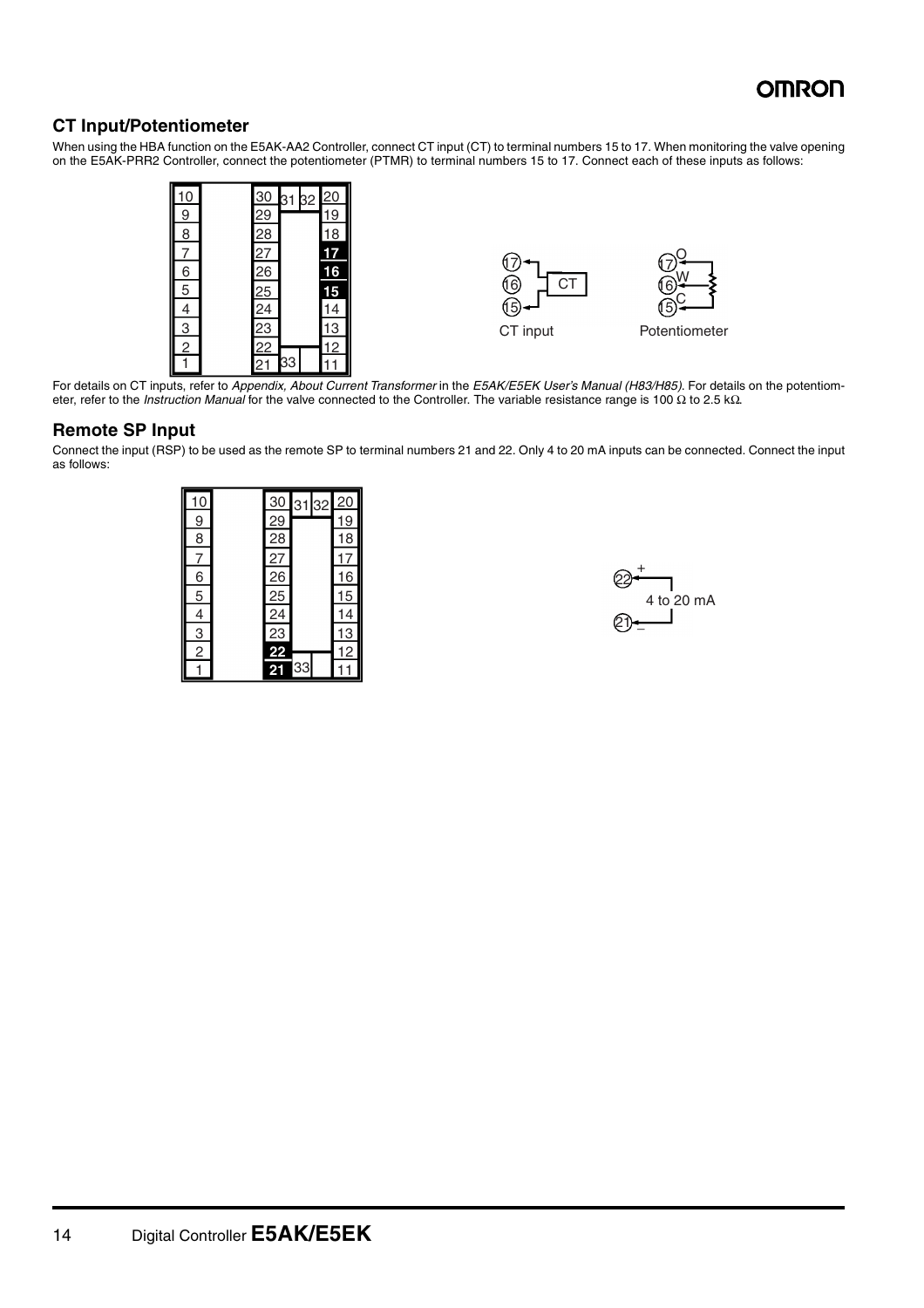## **Event Input**

Connect event inputs 1 and 2 (EV1/2) to terminal numbers 18 to 20, and event events 3 and 4 (EV3/4) to terminal numbers 24 to 26. However, note that terminal numbers 18 to 20 cannot be used on Controllers with a communications function. Connect the event inputs as follows:



Terminals 18 and 24 (COM) are connected internally.

Use event inputs under the following conditions:

| Contact input    | $ON: 1 k\Omega$ max.<br>$IOFF: 100 k\Omega$ min.                     |
|------------------|----------------------------------------------------------------------|
| No-contact input | ON: Residual voltage 1.5 V max.,<br>OFF: Leakage current 0.1 mA max. |

Polarities during no-contact input are as follows:



## **Transfer Output**

Connect transfer output (TRSF) to terminal numbers 29 and 30. The internal equalizing circuit for transfer output is as follows:



Transfer output specifications are as follows: 4 to 20 mA, Permissible load impedance: 600 Ω max., Resolution: Approx. 2600

#### **Communications**

Terminal numbers 18 to 20, 31 and 32 can be used only on Controllers with Communications Units (E53-EN01/02/03). For details on wiring, refer to *Chapter 6, Using the Communications Function* in the *E5AK/E5EK User's Manual (H83/H85)*.



Event input 1 and 2 Event input 3 and 4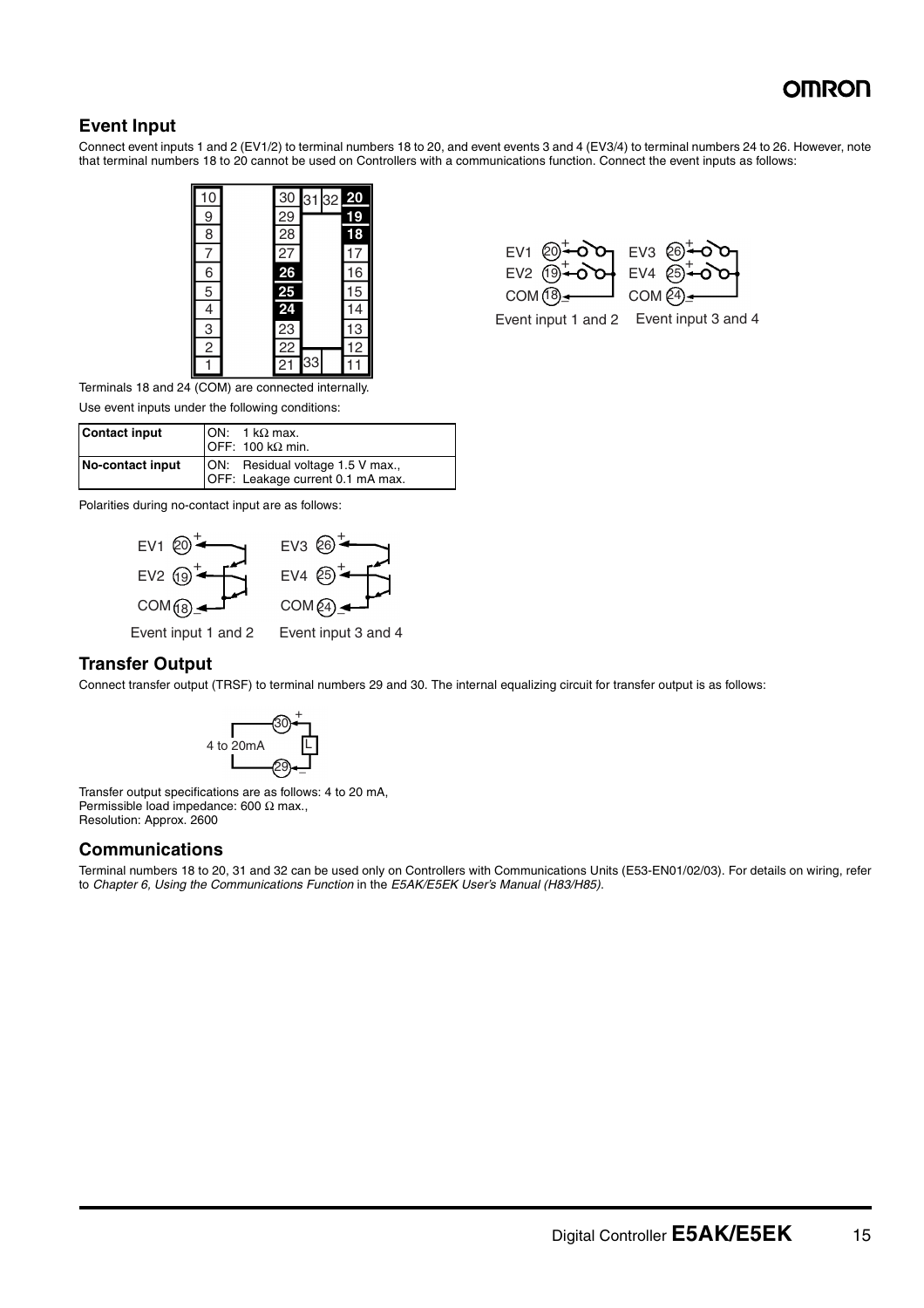## ■ **Wiring Terminals for E5EK**

## **Terminal Arrangement**



## **Wiring**

In the following wiring diagrams, the left side of the terminal numbers indicate the inside of the Controller.

#### **Power Supply**

Input 100 to 240 VAC or AC/DC 24 V to terminal numbers 9 and 10 according to the specifications.

| 10             | 2122 | 20              |
|----------------|------|-----------------|
| 9              |      | 19              |
| $\overline{8}$ |      | 18              |
| 7              |      | 17              |
| 6              |      | 16              |
| $\overline{5}$ |      | 15              |
| $\overline{4}$ |      | $\overline{14}$ |
| $\overline{3}$ |      | 13              |
| $\overline{2}$ |      | 12              |
|                | 23   |                 |

## **Sensor Input**

Connect the sensor input to terminal numbers 11 to 14 and 33 as follows according to the input type.



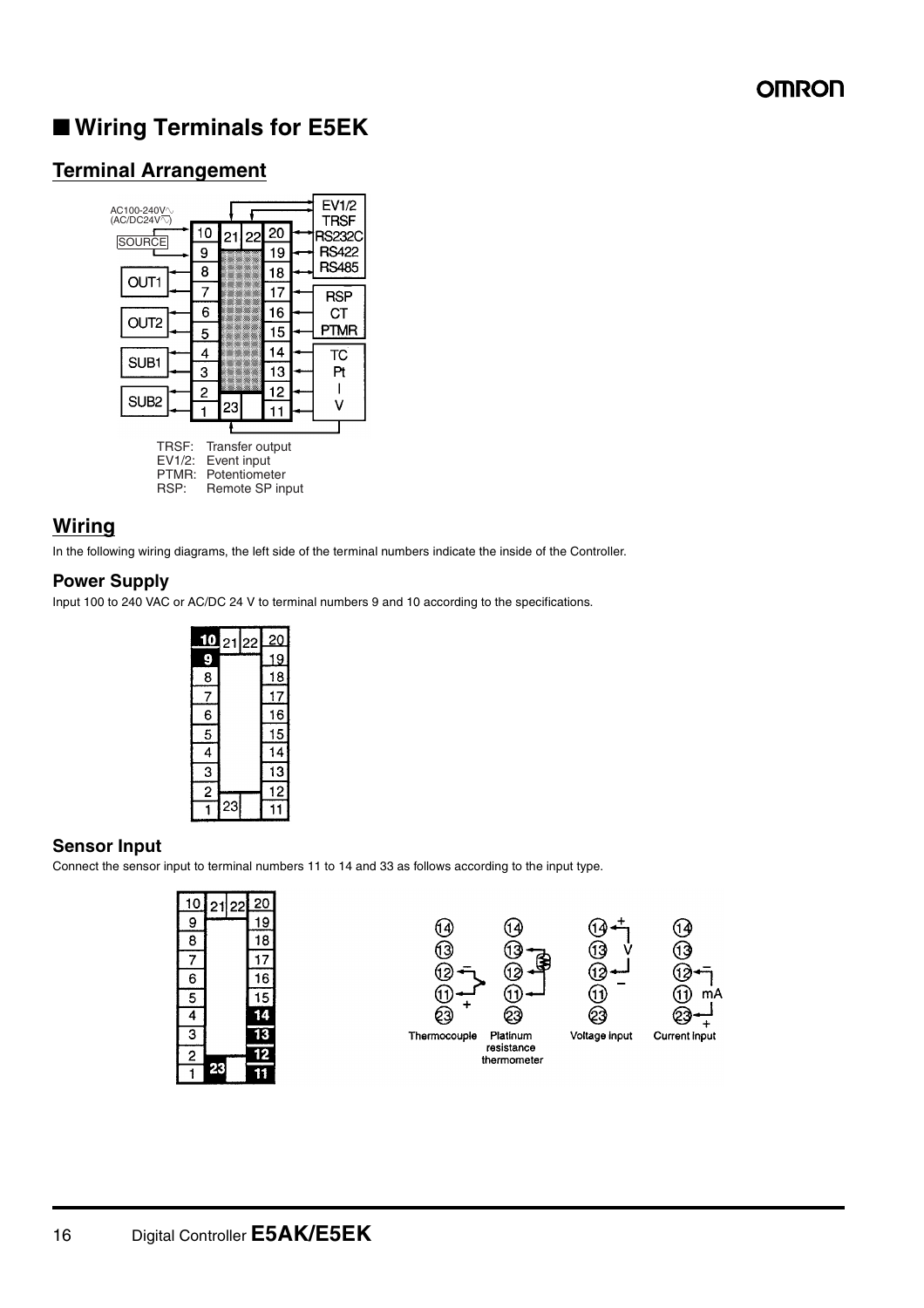## **Control Output**

Terminal numbers 7 and 8 are for control output 1 (OUT1), and terminal numbers 5 and 6 are for control output 2 (OUT2). The following diagrams show the available Output Units and their internal equalizing circuits.



With E53-V $\square \square$  Output Units, approx. 2 V is output for one second after the power is interrupted.

The following table shows the specifications for each Output Unit.

| Model         | Output type   | <b>Specifications</b>                                                               |
|---------------|---------------|-------------------------------------------------------------------------------------|
| E53-R         | Relav         | 5 A at 250 VAC                                                                      |
| <b>E53-S</b>  | <b>SSR</b>    | 1 A at 75 to 250 VAC                                                                |
| <b>E53-Q</b>  | Voltage (NPN) | NPN: 40 mA at 12 VDC (with short-circuit protection)                                |
| <b>E53-Q3</b> | Voltage (NPN) | NPN: 20 mA at 24 VDC (with short-circuit protection)                                |
| E53-Q4        | Voltage (PNP) | PNP: 20 mA at 24 VDC (with short-circuit protection)                                |
| E53-C3        | 4 to 20 mA    | 4 to 20 mA, permissible load impedance: 600 $\Omega$ max., resolution: approx. 2600 |
| E53-C3D       | 0 to 20 $mA$  | 0 to 20 mA, permissible load impedance: 600 $\Omega$ max., resolution: approx. 2600 |
| E53-V34       | 0 to 10 V     | 0 to 10 VDC, permissible load impedance: $1 k\Omega$ min., resolution: approx. 2600 |
| E53-V35       | $0$ to $5$ V  | 0 to 5 VDC, permissible load impedance: 1 $k\Omega$ min., resolution: approx. 2600  |

With E5EK-PRR2 Controllers, the relay output (1 A at 250 VAC) is fixed.

When replacing the Output Unit, use the E53-R. The following diagrams show the relationship between terminals and open/close relay settings.



#### **Auxiliary Output**

Terminal numbers 3 and 4 are for auxiliary output 1 (SUB1) and terminal numbers 1 and 2 are for auxiliary output 2 (SUB2). The following diagrams show the internal equalizing circuits for the auxiliary outputs:



Output specifications are as follows: SPST-NO, 3A at 250 VAC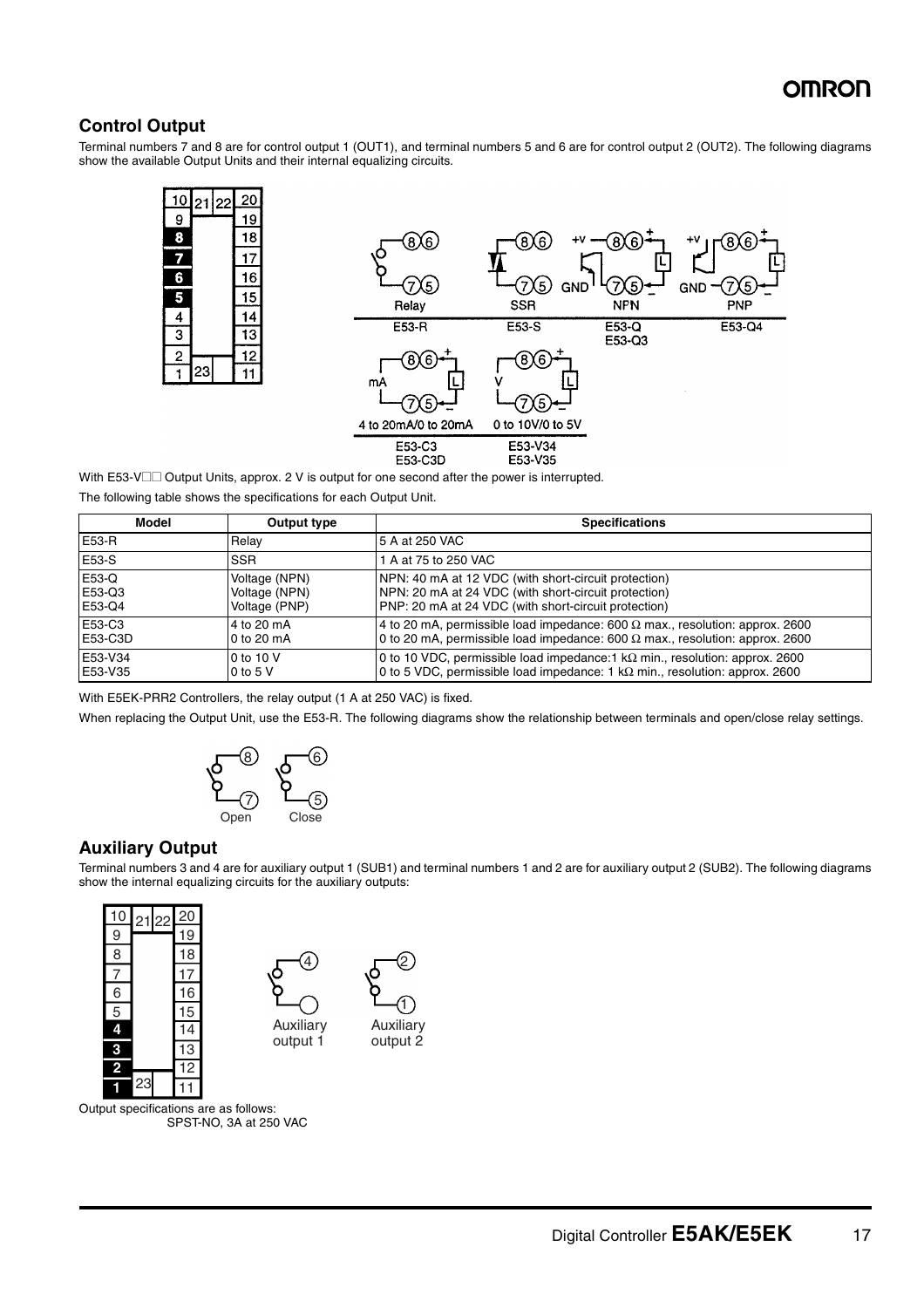

#### **CT Input/Potentiometer**

When using the HBA function on the E5EK-AA2 Controller, connect CT input (CT) to terminal numbers 15 to 17. When monitoring the valve opening on the E5EK-PRR2 Controller, connect the potentiometer (PTMR) to terminal numbers 15 to 17. Connect each of these inputs as follows:







CT input Potentiometer

For details on CT inputs, refer to *Appendix, About Current Transformer* in the *E5AK/E5EK User's Manual (H83/H85)*. For details on the potentiometer, refer to the *Instruction Manual* for the valve connected to the Controller. The variable resistance range is 100 Ω to 2.5 kΩ.

#### **Remote SP Input**

Connect the input (RSP) to be used as the remote SP to terminal numbers 15 and 16. However, note that the remote SP cannot be used on the E5EK-PRR2 Controller. Only 4 to 20 mA inputs can be connected. Connect the input as follows:





## **Event Input**

Connect event inputs 1 and 2 (EV1/2) to terminal numbers 18 to 20. However, note that terminal numbers 18 to 20 cannot be used on Controllers with a communications function. Connect the event inputs as follows:

| 10             | $\overline{21}$ | 22 | 20        |
|----------------|-----------------|----|-----------|
| $\overline{9}$ |                 |    | 19        |
| 8              |                 |    | 18        |
| $\overline{z}$ |                 |    | <u>17</u> |
| 6              |                 |    | 16        |
| 5              |                 |    | 15        |
| $\frac{4}{1}$  |                 |    | 14        |
| 3              |                 |    | 13        |
| $\overline{2}$ |                 |    | 12        |
|                | 23              |    |           |



Event input 1 and 2

Use event inputs under the following conditions:

| <b>Contact input</b> | ON: 1 k $\Omega$ max., OFF: 100 k $\Omega$ min. |
|----------------------|-------------------------------------------------|
| No-contact input     | ON: Residual voltage 1.5 V max.,                |
|                      | OFF: Leakage current 0.1 mA max.                |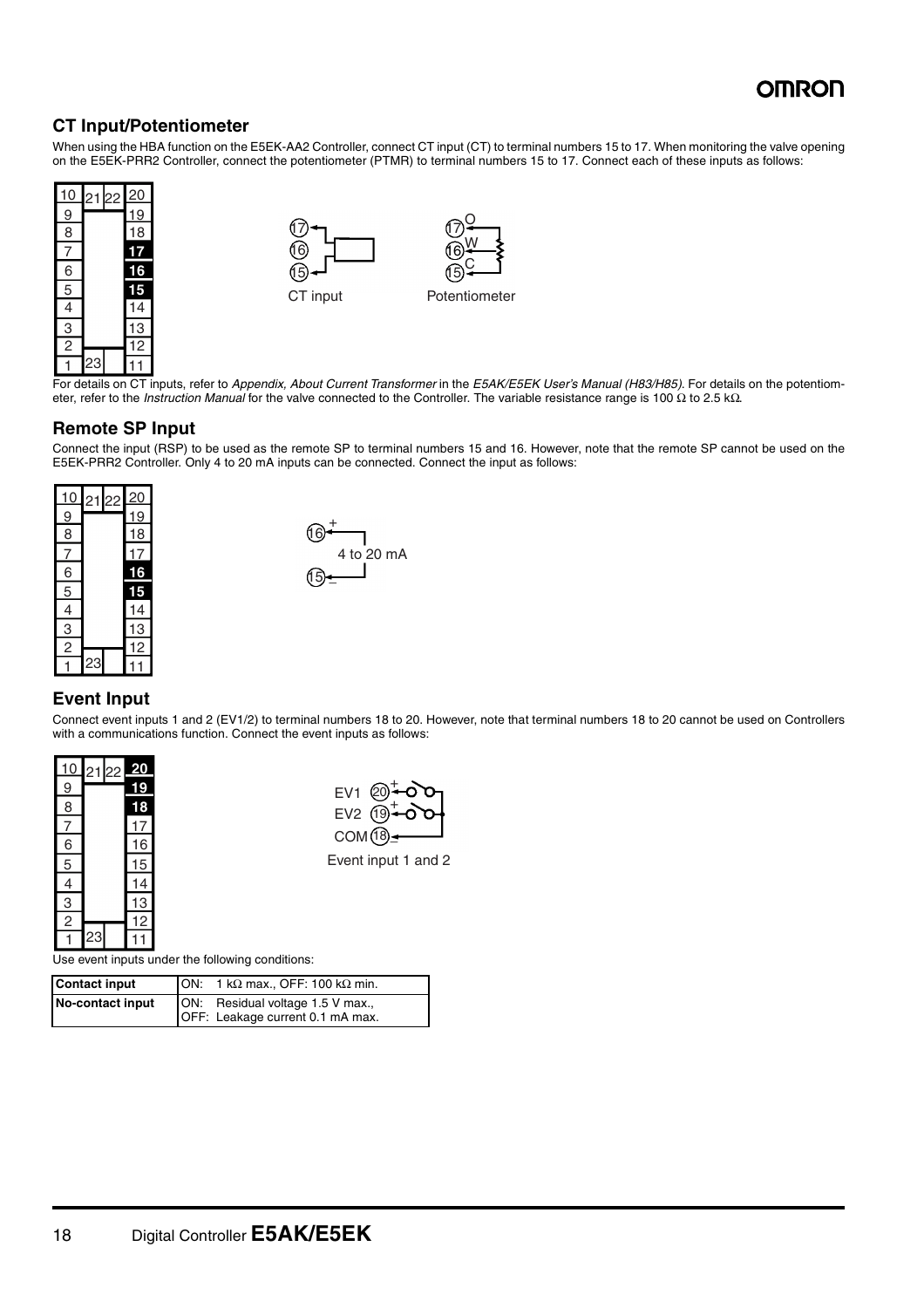Polarities during no-contact input are as follows:



### **Transfer Output**

Connect transfer output (TRSF) to terminal numbers 21 and 22. The internal equalizing circuit for transfer output is as follows:



Transfer output specifications are as follows: 4 to 20 mA, Permissible load impedance: 600 Ω max., Resolution: Approx. 2600

#### **Communications**

Terminal numbers 18 to 22 can be used only on controllers with Communications Units (E53-EN01/02/03). For details on wiring, refer to *Chapter 6, Using the Communications Function* in the *E5AK/E5EK User's Manual (H83/H85)*.

## ■ **Precautions when Wiring**

Use ducts to separate input leads and power lines in order to protect the Controller and its lines from external noise.

Solderless terminals are recommended when wiring the Controller.

Tighten the terminal screws using a torque no greater than 0.78 N·m, or 8 kgf·cm max. Take care not to tighten the terminal screws too tightly.

#### **Power Blocks**

The E5AK/E5EK has independent power supplies for each of the terminal blocks shown below.

#### **E5AK E5EK**

|   |                    | B                        |         |    | С |  |
|---|--------------------|--------------------------|---------|----|---|--|
|   |                    |                          | З<br>29 |    |   |  |
|   | ง<br>8             |                          | 28      |    | 8 |  |
| В | 6                  |                          |         |    | 6 |  |
|   | $\frac{5}{2}$<br>w | See See Se<br>С          |         |    | 5 |  |
|   |                    | amman T                  |         |    |   |  |
| F | З                  |                          | 23      |    | 3 |  |
|   |                    | <b>PERSONAL PROPERTY</b> |         |    |   |  |
|   |                    |                          |         | 33 |   |  |
| F |                    | 2000000000               |         |    | D |  |



**Note:** Terminals 21 and 22 of the E5EK belong to the B block when a transfer output is set to option 1 and to the C block for other Option Units.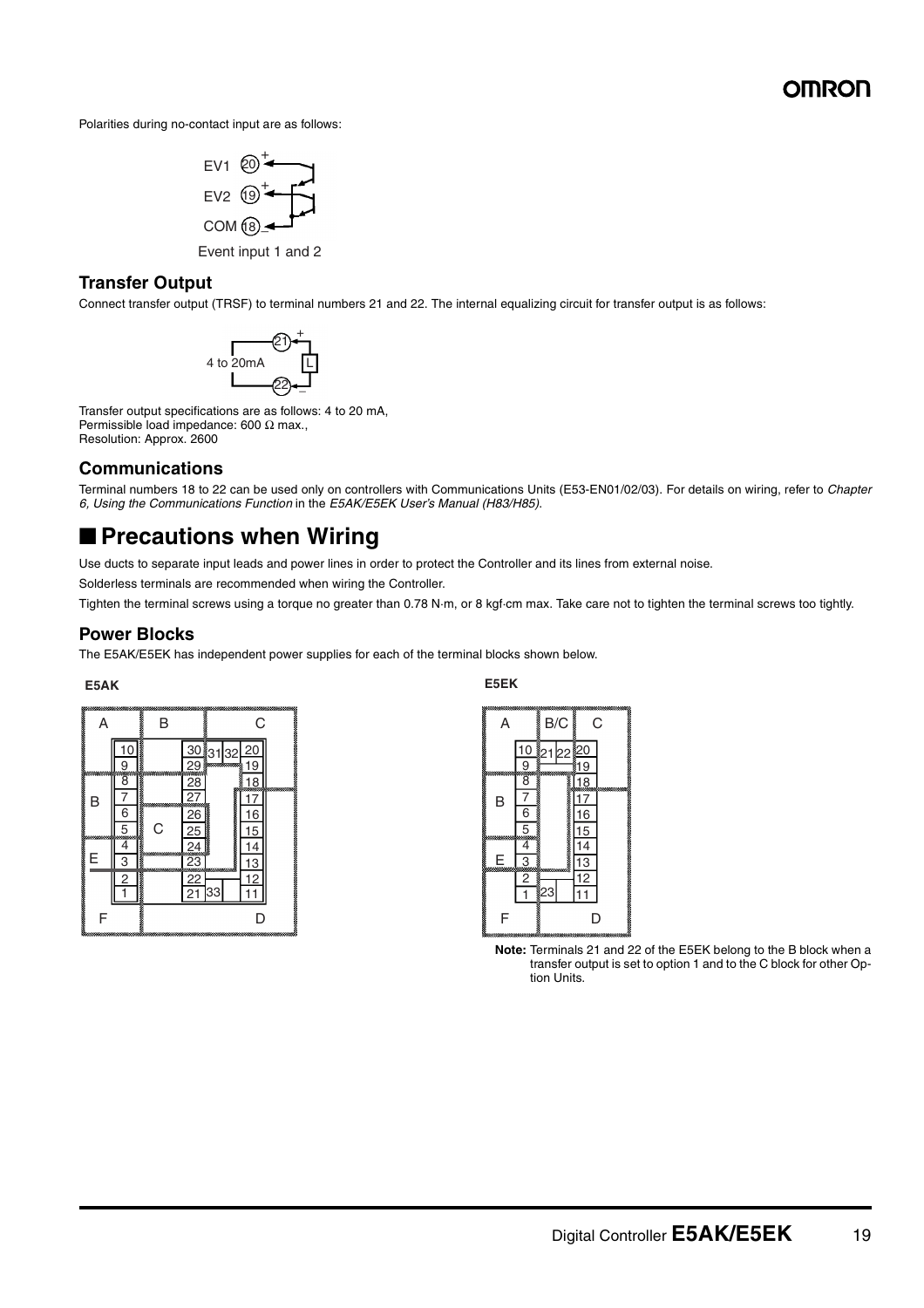## ■ After Turning ON Power

Determine the I/O specifications of the Digital Controller in setup mode.



## ■ **Input Type**

Set the code according to the following table. Default is "2: K1 thermocouple."

## **POWER ON PLATINUM Resistance Thermometer**

| Set<br>value | Input type     |                                                            |                                      |  |
|--------------|----------------|------------------------------------------------------------|--------------------------------------|--|
| 0            | JPt100         | $-199.9$ to 650.0 (°C)<br>/-199.9 to 999.9 (°F)            | Platinum resistance ther-<br>mometer |  |
| 1            | Pt100          | $-199.9$ to 650.0 ( $^{\circ}$ C)<br>/-199.9 to 999.9 (°F) |                                      |  |
| 2            | K1             | $-200$ to 1,300 ( $^{\circ}$ C)<br>/-300 to 2,300 (°F)     | Thermocouple                         |  |
| 3            | K <sub>2</sub> | 0.0 to 500.0 (°C)<br>/0.0 to 900.0 (°F)                    |                                      |  |
| 4            | J1             | $-100$ to 850 (°C)<br>$/-100$ to 1,500 ( $\degree$ F)      |                                      |  |
| 5            | J2             | 0.0 to 400.0 ( $^{\circ}$ C)<br>/0.0 to 750.0 (°F)         |                                      |  |
| 6            | T              | $-199.9$ to 400.0 (°C)<br>/-199.9 to 700.0 (°F)            |                                      |  |
| 7            | E              | 0 to 600 ( $^{\circ}$ C)<br>/0 to 1,100 (°F)               |                                      |  |
| 8            | L1             | $-100$ to 850 (°C)<br>$/-100$ to 1,500 ( $\degree$ F)      |                                      |  |
| 9            | L2             | 0.0 to 400.0 (°C)<br>/0.0 to 750.0 (°F)                    |                                      |  |
| 10           | Ù              | $-199.9$ to 400.0 (°C)<br>$/-199.9$ to 700.0 ( $°F$ )      |                                      |  |
| 11           | N              | $-200$ to 1,300 (°C)<br>/-300 to 2,300 ( $\degree$ F)      |                                      |  |
| 12           | R              | 0 to 1,700 (°C)<br>/0 to 3,000 (°F)                        |                                      |  |
| 13           | S              | 0 to 1,700 (°C)<br>/0 to 3,000 (°F)                        |                                      |  |
| 14           | В              | 100 to 1,800 (°C)<br>/300 to 3,200 (°F)                    |                                      |  |
| 15           | w              | 0 to 2,300 (°C)<br>/0 to 4,100 (°F)                        |                                      |  |
| 16           | PLII           | 0 to 1,300 (°C)<br>/0 to 2,300 (°F)                        |                                      |  |
| 17           | 4 to 20 mA     |                                                            | Current input                        |  |
| 18           | 0 to 20 mA     |                                                            |                                      |  |
| 19           | 1 to 5 V       |                                                            | Voltage input                        |  |
| 20           | $0$ to $5$ V   |                                                            |                                      |  |
| 21           | 0 to 10 V      |                                                            |                                      |  |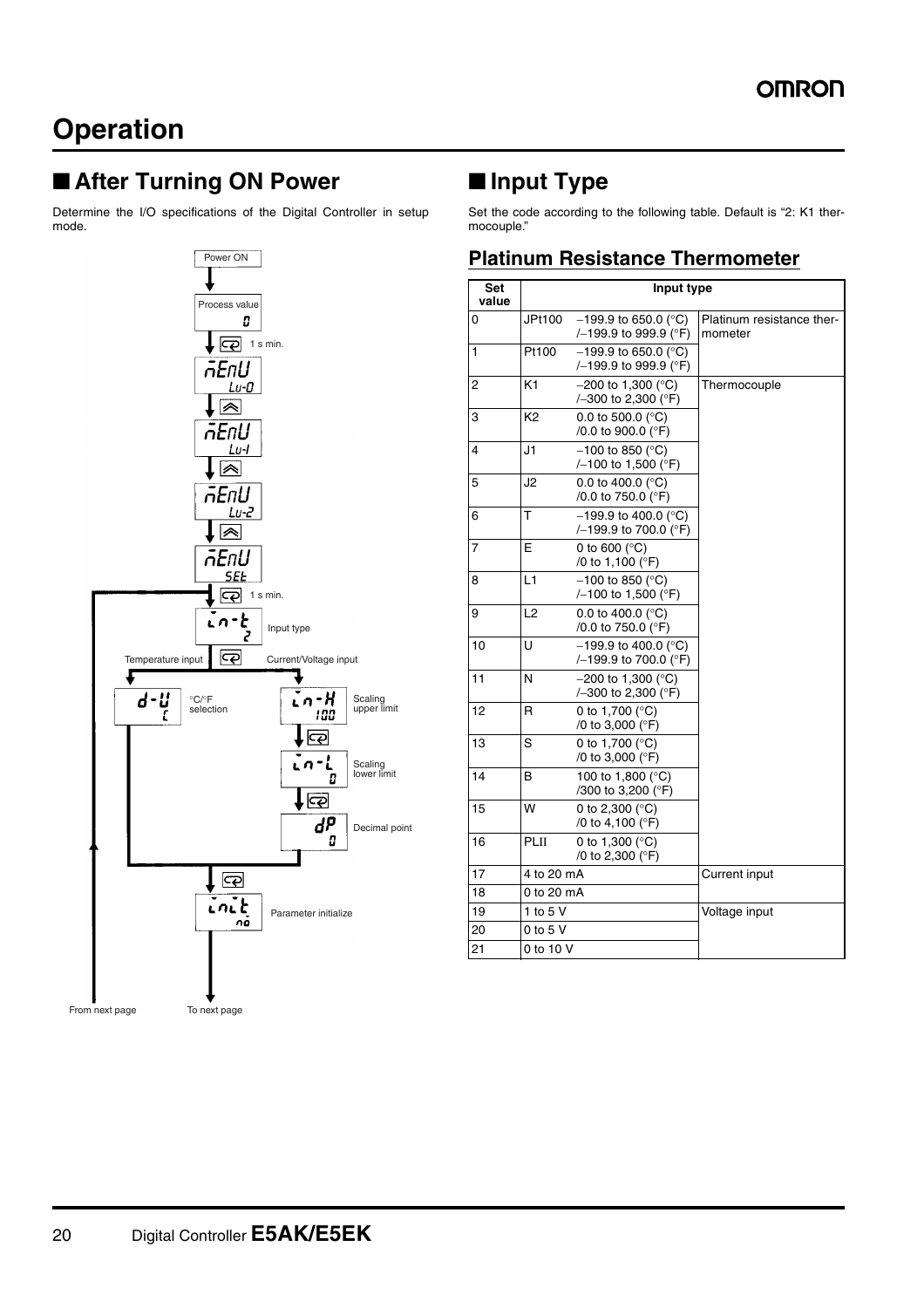## ■ **Parameter Initialize**

Parameter initialization sets all parameters to default values except for the input type, scaling upper limit, scaling lower limit, decimal point, and °C/°F selection parameters.



## ■ Output Assignments

Signals available as allocated outputs are the control output (heat), control output (cool), alarm 1, alarm 2, alarm 3, LBA, and HBA. The auxiliary outputs of the Digital Controller cannot be used as control outputs.

Control output (heat), control output (cool), alarm 1, alarm 2, alarm 3, LBA, error 1 (input error), error 2 (A/D converter error), and error 3 (RSP input error) output functions are available. These functions are assigned to control outputs 1 and 2 and auxiliary outputs 1 and 2.

The assignment destination of each output function is may be restricted. Refer to the following table.

## **Standard Models**

| <b>Assignment</b><br>destination | Control<br>output |              | <b>Auxiliary</b><br>output |              |
|----------------------------------|-------------------|--------------|----------------------------|--------------|
| <b>Output function</b>           |                   | $\mathbf{2}$ |                            | $\mathbf{2}$ |
| Control output (heat)            | Yes               | Yes          |                            |              |
| Control output (cool)            | Yes               | Yes          |                            |              |
| Alarm 1                          | Yes               | Yes          | Yes                        | Yes          |
| Alarm 2                          | Yes               | Yes          | Yes                        | Yes          |
| Alarm <sub>3</sub>               | Yes               | Yes          | Yes                        | Yes          |
| <b>HBA</b>                       | Yes               | Yes          | Yes                        | Yes          |
| <b>LBA</b>                       | Yes               | Yes          | Yes                        | Yes          |
| Error 1: Input error             |                   |              | Yes                        | Yes          |
| Error 2: A/D converter error     |                   |              | Yes                        | Yes          |
| Error 3: RSP input error         |                   |              | Yes                        | Yes          |

With control output (cool), the conditions for switching from standard control to heating and cooling control are reached when the output function is assigned at the cooling side during heating and cooling control.

In other words, heating and cooling control is carried out when control output (cool) is assigned, and standard control is carried out when output is not assigned.

## **Position-proportional Models**

| <b>Assignment</b><br>destination | Control<br>output |   | <b>Auxiliary</b><br>output |     |
|----------------------------------|-------------------|---|----------------------------|-----|
| <b>Output function</b>           |                   | 2 |                            | 2   |
| Alarm 1                          |                   |   | Yes                        | Yes |
| Alarm <sub>2</sub>               |                   |   | Yes                        | Yes |
| Alarm 3                          |                   |   | Yes                        | Yes |
| Error 1: Input error             |                   |   | Yes                        | Yes |
| Error 2: A/D converter error     |                   |   | Yes                        | Yes |
| Error 3: RSP input error         |                   |   | Yes                        | Yes |

#### **LBA**

The LBA (loop break alarm) function is available when it is assigned as an output. The LBA function is not available when a memory or A/ D converter error results.

LBA is a function for determining that an error has occurred somewhere on the control loop and outputting an alarm when the process value does not change with the manipulated variable at a maximum or minimum state. Accordingly, the LBA function can be used as a means for detecting a malfunctioning control loop.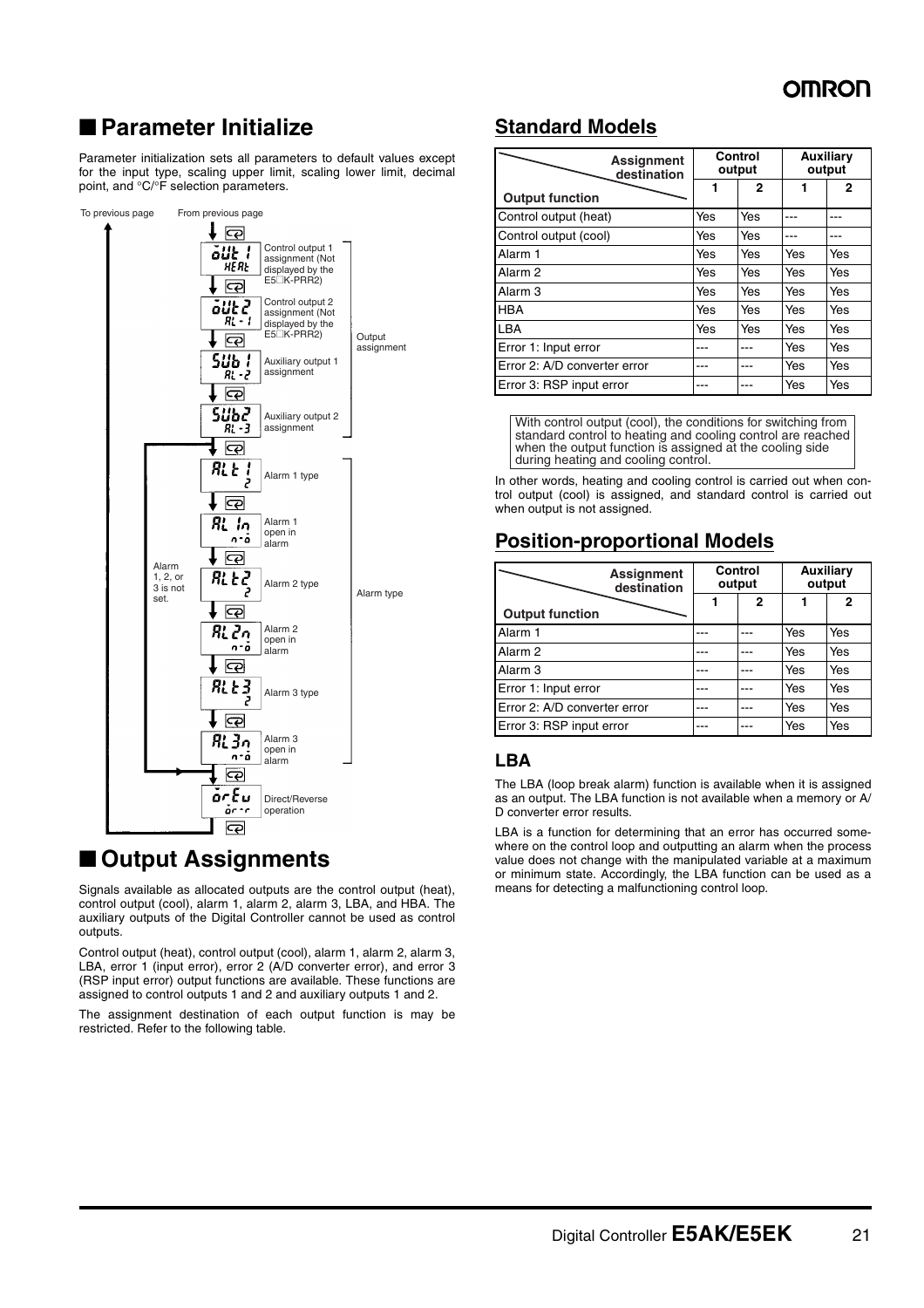## ■ **Alarm Mode Selectors**

Alarm outputs are available if they are allocated as outputs. Factory setting is "2: Upper-limit alarm (deviation)."

| <b>Switch</b>  | <b>Alarm operation</b>                                              |                                                                 | Alarm output                    |
|----------------|---------------------------------------------------------------------|-----------------------------------------------------------------|---------------------------------|
| setting        |                                                                     | When X is positive                                              | When X is negative              |
| 1              | Upper- and lower-limit alarm (deviation)                            | $-X \rightarrow -X \rightarrow$<br>ON<br>OFF<br><b>SP</b>       | Always ON                       |
| $\overline{c}$ | Upper-limit alarm (deviation)                                       | $-X+$<br>ON<br><b>OFF</b><br><b>SP</b>                          | r≁X ≁i<br>ON<br>OFF-<br>SP      |
| 3              | Lower-limit alarm (deviation)                                       | ← X →<br>ON<br>OFF<br>SP                                        | r∸X →<br>ON<br>OFF<br><b>SP</b> |
| $\overline{4}$ | Upper- and lower-limit range alarm (deviation)                      | $+X+X+$<br>ON<br><b>OFF</b><br>$\overline{\text{SP}}$           | Always OFF                      |
| 5              | Upper- and lower-limit alarm with standby se-<br>quence (deviation) | $+X + X +$<br>ON<br>OFF<br><b>SP</b>                            | Always OFF                      |
| 6              | Upper-limit alarm with standby sequence (devia-<br>tion)            | ⊢X →<br>ON<br><b>OFF</b><br><b>SP</b>                           | r∸X →<br>ON<br>OFF<br><b>SP</b> |
| $\overline{7}$ | Lower-limit alarm with standby sequence (devia-<br>tion)            | ⊩× ∗<br>ON<br>OFF<br><b>SP</b>                                  | r≁X →<br>ON<br>OFF<br><b>SP</b> |
| $\bf8$         | Absolute-value upper-limit alarm                                    | $-x \longrightarrow$<br>ON<br><b>OFF</b><br>$\Omega$            | X<br>ON<br>OFF-<br>$\Omega$     |
| 9              | Absolute-value lower-limit alarm                                    | $\rightarrow -x$<br>ON<br>OFF<br>$\Omega$                       | —x∙<br>ON<br>OFF<br>$\Omega$    |
| 10             | Absolute-value upper-limit alarm with standby se-<br>quence         | $\frac{1}{1+x}$ $x \rightarrow$<br>ON<br><b>OFF</b><br>$\Omega$ | X.<br>ON<br>OFF<br>$\Omega$     |
| 11             | Absolute-value lower-limit alarm with standby se-<br>quence         | $-x -$<br>ON<br>OFF<br>0                                        | —x∙<br>ON<br>OFF<br>$\mathbf 0$ |

## **Deviation Alarm**

If the alarm mode selector is set to a number between 1 to 7, alarm values are set to the width deviated from the set point as shown in the following illustration.



When selecting a control method, refer to the following table for correct parameter setting.

| Control<br>method | Control output<br>1 assignment | <b>Control output</b><br>2 assignment | <b>Operation</b> |
|-------------------|--------------------------------|---------------------------------------|------------------|
| Heat              | Control output<br>(heat)       |                                       | Reverse          |
| Cool              | Control output<br>(heat)       |                                       | <b>Direct</b>    |
| Heat/Cool         | Control output<br>(heat)       | Control output<br>(cool)              | Reverse          |

#### **Absolute Alarm**

If the alarm mode selector is set to 8 or 9, alarm values are set to the absolute value based on 0°C/°F as shown in the following illustration.

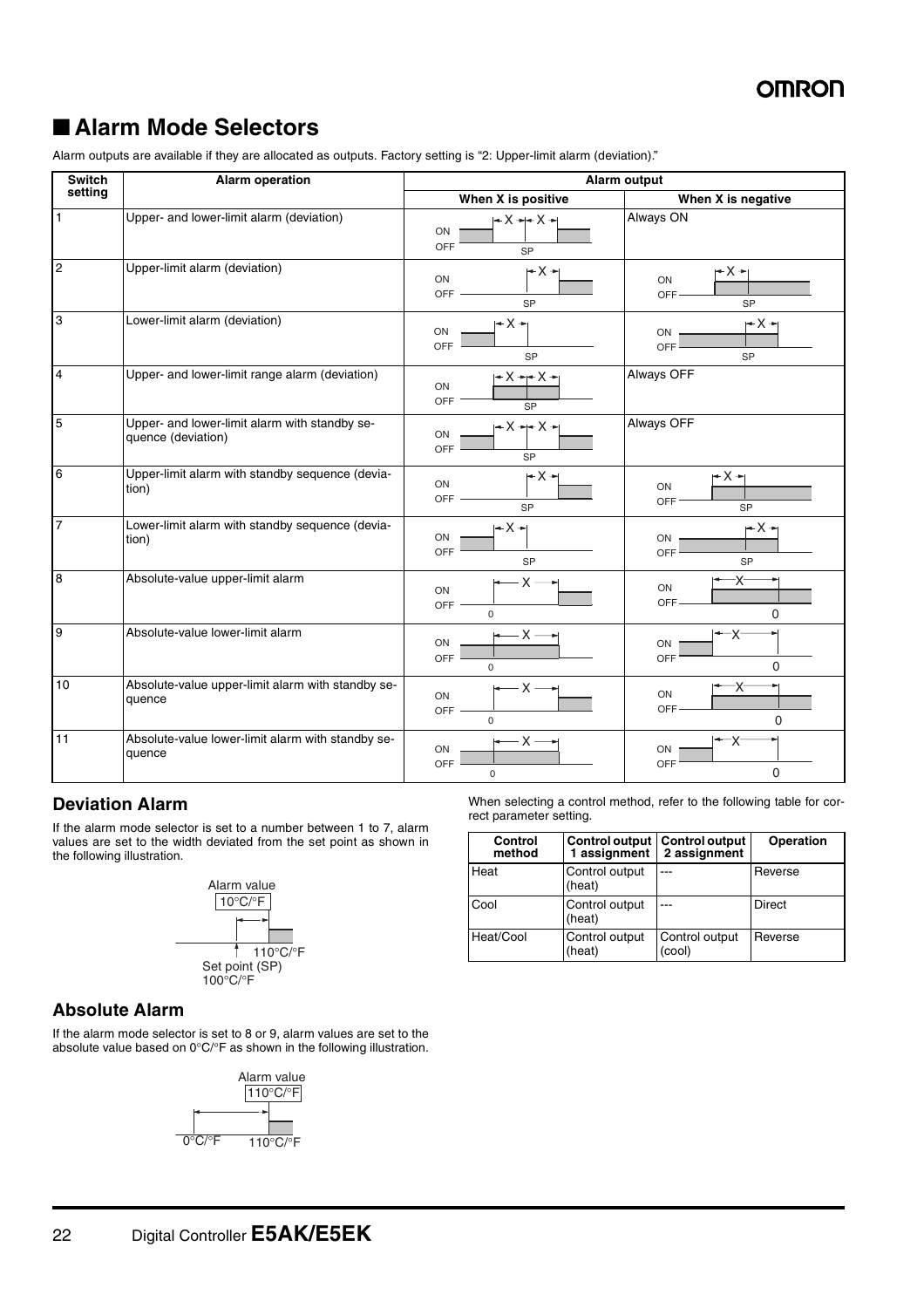## ■ **Close in Alarm/Open in Alarm**

When the Controller is set to "close in alarm," the status of the alarm output function is output as it is. When set to "open in alarm," the status of the alarm output function is output inverted.

| <b>Condition</b> | Alarm      | Output     | <b>Output LED</b> |
|------------------|------------|------------|-------------------|
| Close in alarm   | ON         | OΝ         | Lit               |
|                  | <b>OFF</b> | <b>OFF</b> | Not lit           |
| Open in alarm    | ON         | OFF        | Lit               |
|                  | ∩FF        | λN         | Not lit           |

Alarm type and close in alarm (normally open)/open in alarm (normally close) can be set independently from each alarm.

Close in alarm/Open in alarm is set in the "alarm 1 to 3 open in alarm" parameters (setup mode). Factory setting is "close in alarm"  $[n-$ o].

## ■ **Parameter Operation List**

Switching to modes other than manual or protect mode is carried out using the mode selection in the menu display.

The figure below shows all parameters in the order that they are displayed. Some parameters are not displayed depending on the protect mode setting and conditions of use.



**Note:** The control of the Digital Controller is reset when the Digital Controller is in setup, expansion, option, or calibration mode, in which case the control and auxiliary outputs are OFF. The reset condition will be canceled when the Digital Controller is in any mode other than the above.

## ■ **Parameters and Menus**

**Note:** For more details on the functions of each part and display contents, refer to the *E5AK/E5EK User's Manual (H83/H85)*. All functions selected with the Digital Controller in setup or expansion mode or all optional functions of the Digital Controller may not be displayed.

| <b>Protect Mode</b> | Limits use of the menu and A/M Keys. The protect function prevents unwanted modification of parameters and<br>switching between the auto and manual operation. |
|---------------------|----------------------------------------------------------------------------------------------------------------------------------------------------------------|
| <b>Manual Mode</b>  | The Controller can be switched to manual operation. The manipulated variable can be manipulated manually only<br>in this mode.                                 |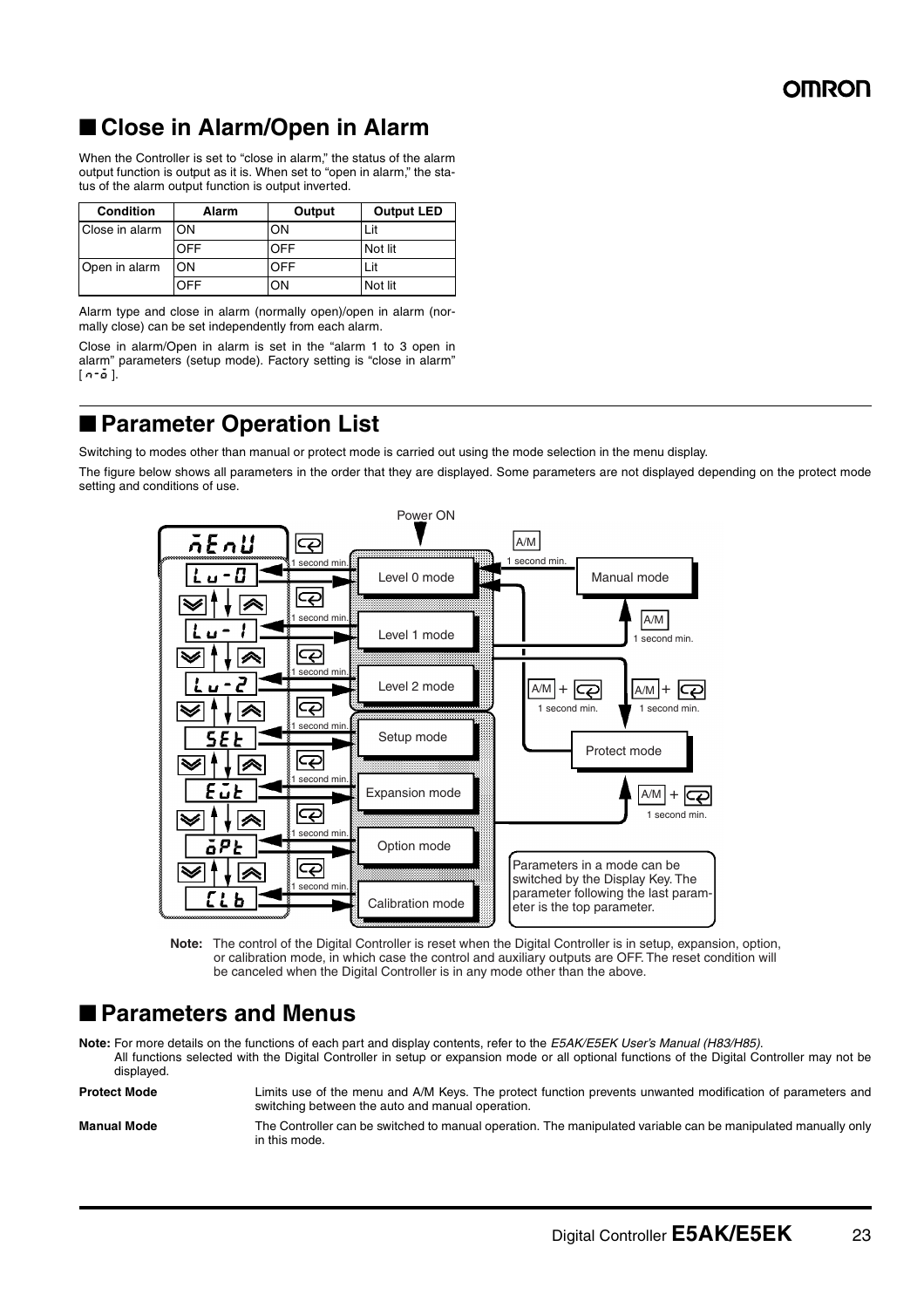| Level 0 Mode            | Set the Controller to this mode during normal operation. In this mode, change the set point during operation, and<br>start or stop Controller operation. The process value, ramp SP, and manipulated variable can only be monitored<br>in this mode.                                                                                                                                                      |
|-------------------------|-----------------------------------------------------------------------------------------------------------------------------------------------------------------------------------------------------------------------------------------------------------------------------------------------------------------------------------------------------------------------------------------------------------|
| Level 1 Mode            | The main mode for adjusting control. In this mode, execute AT (auto-tuning), and set alarm values, the control pe-<br>riod, and PID parameters.                                                                                                                                                                                                                                                           |
| Level 2 Mode            | The auxiliary mode for adjusting control. In this mode, set the parameters for limiting the manipulated variable and<br>set point, switch between the remote and local modes, switch between the SP mode, and set the loop break alarm<br>(LBA), alarm hysteresis, and the digital filter value of inputs.                                                                                                |
| <b>Setup Mode</b>       | The mode for setting the basic specifications. In this mode, set parameters that must be checked or set before<br>operation such as the input type, scaling, output assignments and direct/reverse operation.                                                                                                                                                                                             |
| <b>Expansion Mode</b>   | The mode for setting expanded functions. In this mode, set ST (self-tuning), SP setting limiter, select advanced<br>PID or ON/OFF control, specify the standby sequence resetting method, and set the time for automatic return to<br>the monitoring display.                                                                                                                                             |
| <b>Option Mode</b>      | The mode for setting option functions. Select this mode only when the Option Unit is set in the Controller. In this<br>mode, set the communications conditions, transfer output and event input parameters to match the type of Option<br>Unit set in the Controller. Heater burnout latch function, position-proportional travel time, and remote SP scaling<br>parameter are also located in this mode. |
| <b>Calibration Mode</b> | The mode for calibrating inputs and transfer output.<br>When calibrating input, the selected input type is calibrated. Whereas, transfer output can be calibrated only when<br>the Communications Unit (E53-CKF) is set in the Controller.                                                                                                                                                                |

## ■ **Parameter Operation**

Refer to the *E5AK/E5EK User's Manual (H83/H85)* for each parameter and the calibration mode in detail.

Refer to [page 9](#page-8-0) for the setting in detail.

## **Level 0 Mode**



#### **PV/SV**

The process value is displayed on the No.1 display and the set point is displayed on the No.2 display.

When the multi-SP function is in use, the value of whichever is set, set point 0 or 1, is linked.

#### **Remote SP Monitor**

Monitors remote SP in the local SP mode.

## **Set Point During SP Ramp**

Monitors the set point when the SP ramp function is used.

## **SP Ramp**

With the SP ramp function, the Controller operates according to the value (set point during SP ramp) limited by a change rate, instead of the changed set point when the set point is changed. The interval in which the set point during SP ramp is limited is referred to as the "SP ramp."



The change rate during the SP ramp is specified by the "SP ramp set value" and "SP ramp time unit" parameters. At the "SP ramp set value" default "0," the SP ramp function is disabled.

The set point changing in SP ramp can be monitored in the "Set point during SP ramp" parameter (level 0 mode).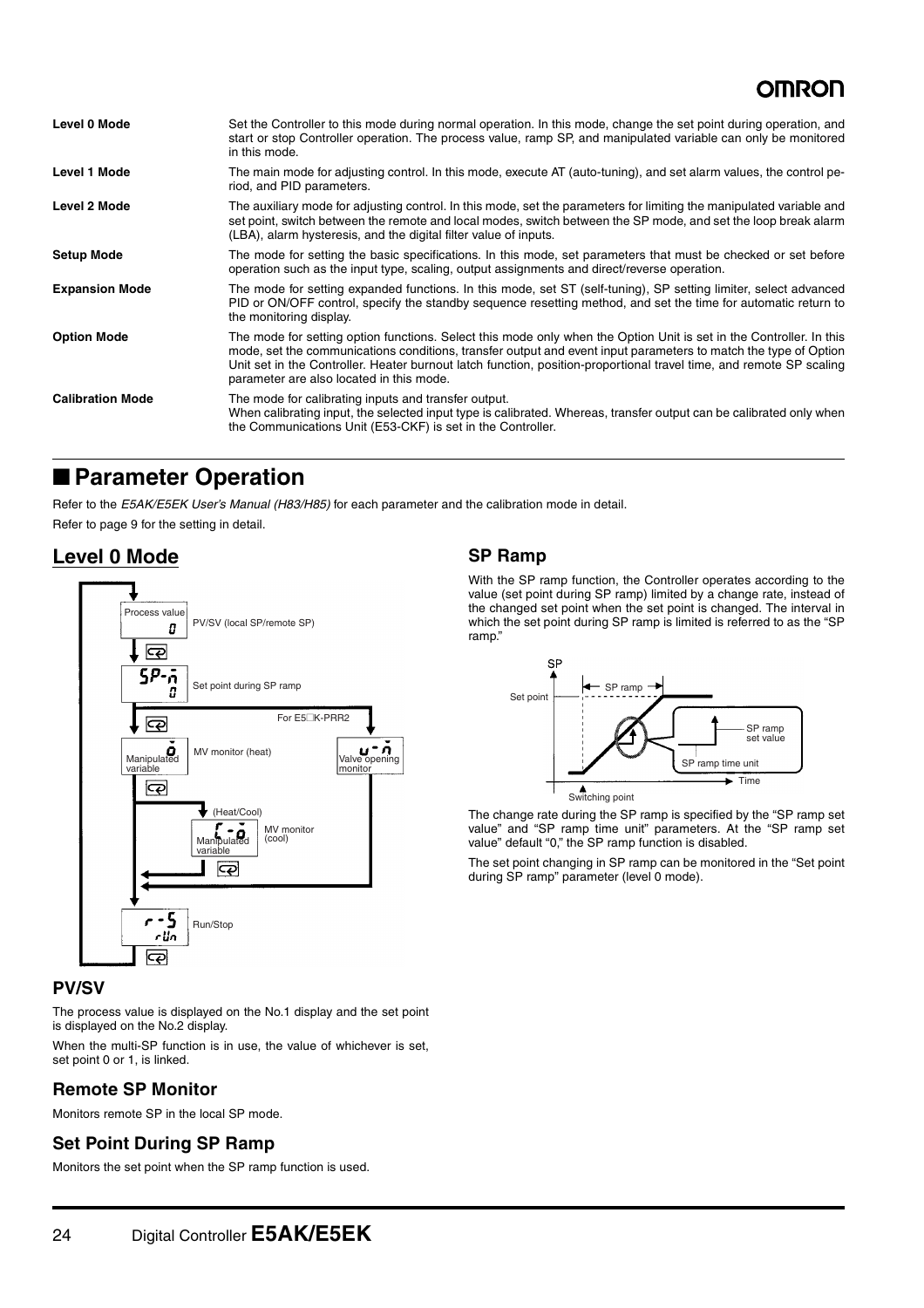## OMRC

## **Protect Mode**



### **Security**

Any mode marked with "X" in the following table is not displayed on the menu when this parameter is set to "0" to "3."

| Mode               |   | <b>Set value</b> |   |   |   |  |  |
|--------------------|---|------------------|---|---|---|--|--|
|                    | ŋ |                  | 2 | 3 |   |  |  |
| <b>Calibration</b> |   | x                | x | x | X |  |  |
| <b>Option</b>      |   |                  | x | x | X |  |  |
| <b>Expansion</b>   |   |                  | x | x | X |  |  |
| <b>Setup</b>       |   |                  | x | x | X |  |  |
| Level <sub>2</sub> |   |                  |   | x | X |  |  |
| Level 1, 0         |   |                  |   |   | X |  |  |

The Unit will be in only level 0 mode and the menu will not be available when this parameter is set to "4" to "6."

Only the "PV/SP" parameter in the level 0 mode can be used when this parameter is set to "5."

Only the "PV/SP" parameter in the level 0 mode can be used when this parameter is set to "6."

## **A/M Key Protect**

Invalidate the function of the A/M Key.

**Manual Mode**

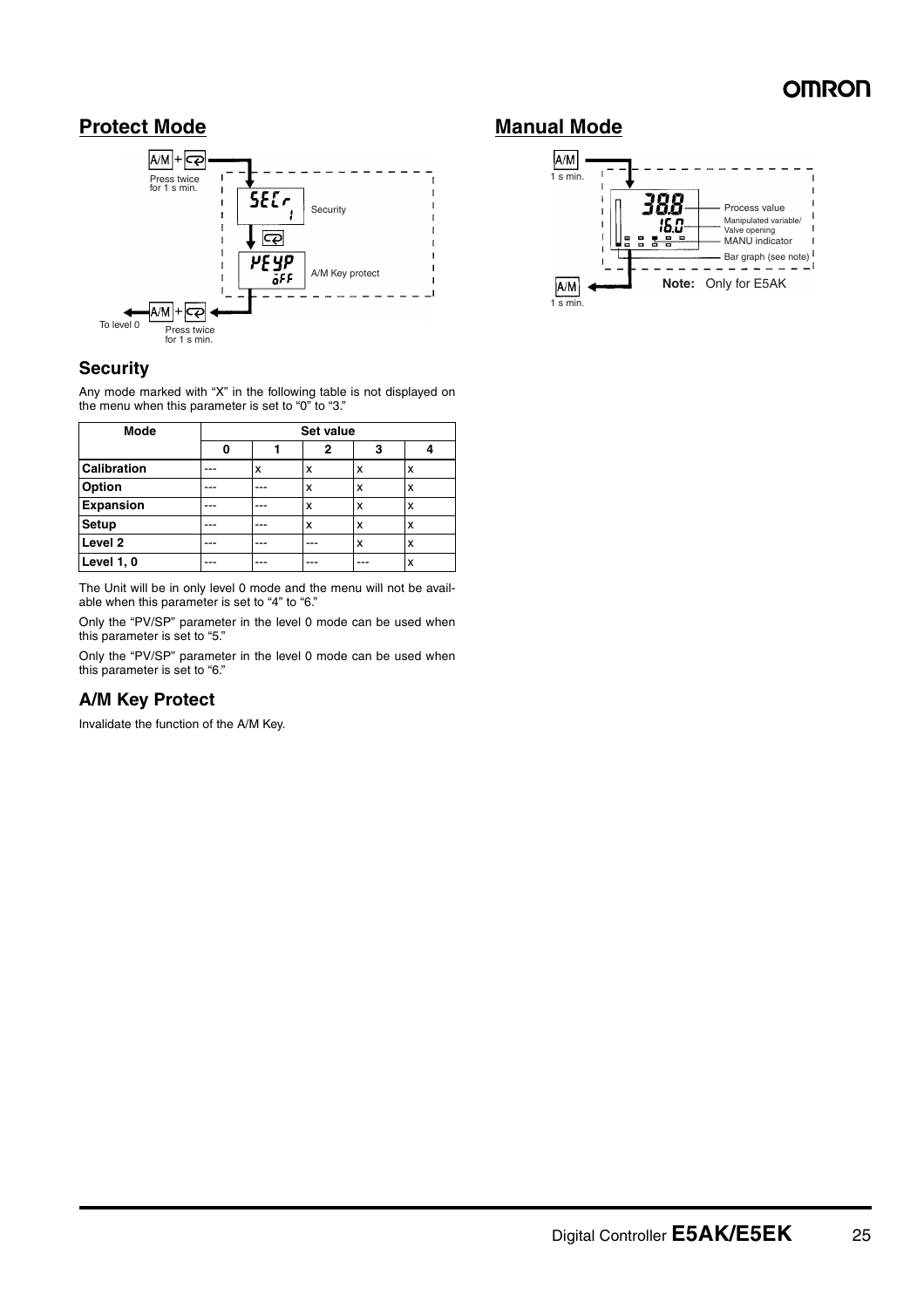## **Level 1 Mode Level 2 Mode**



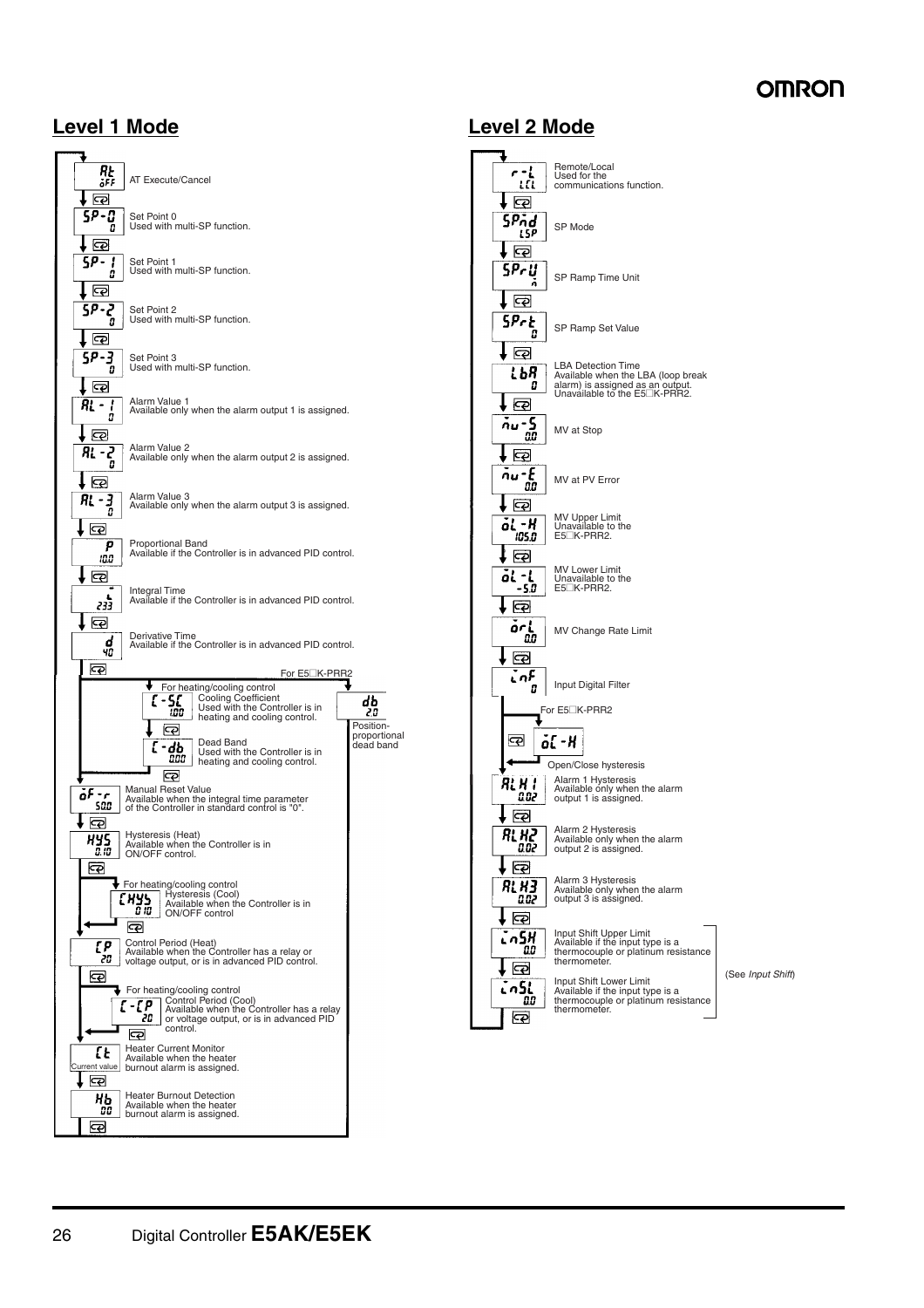### **Input Shift**

When temperature input is selected, scaling is not required. This is because input is treated as the "temperature" as it is matched to the input type. However, note that the upper- and lower-limit values of the sensor can be shifted. For example, if both the upper- and lower-limit values are shifted by 1.2°C, the process value (before shift) is regarded as 201.2°C after shift when input is 200°C before shift.

To set the input shift, set shift values in the "input shift upper limit" and "input shift lower limit" parameters (level 2 mode).



## **Setup Mode**

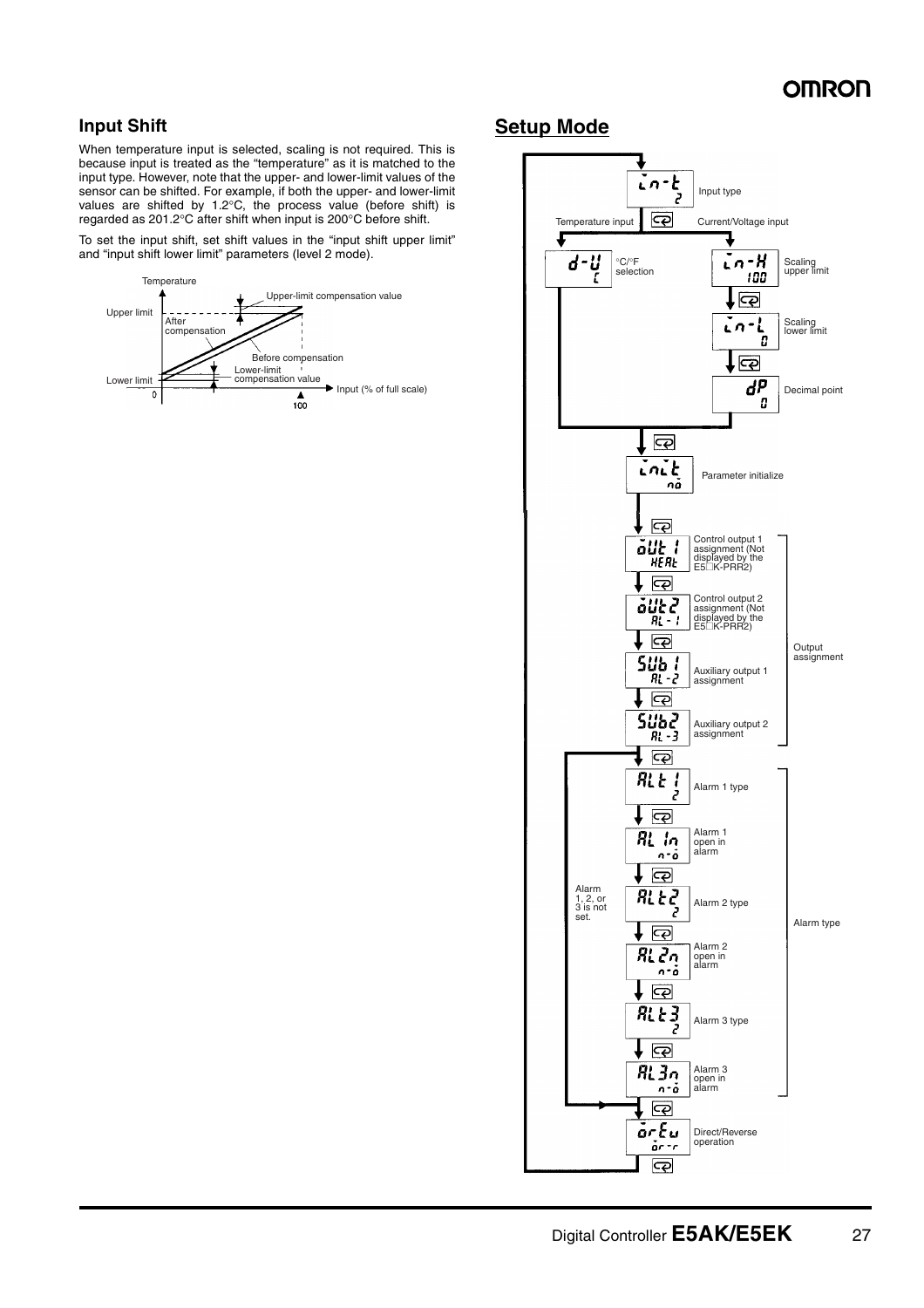## **Expansion Mode CONSIDER STATES CONSIDERED ATTACKS**



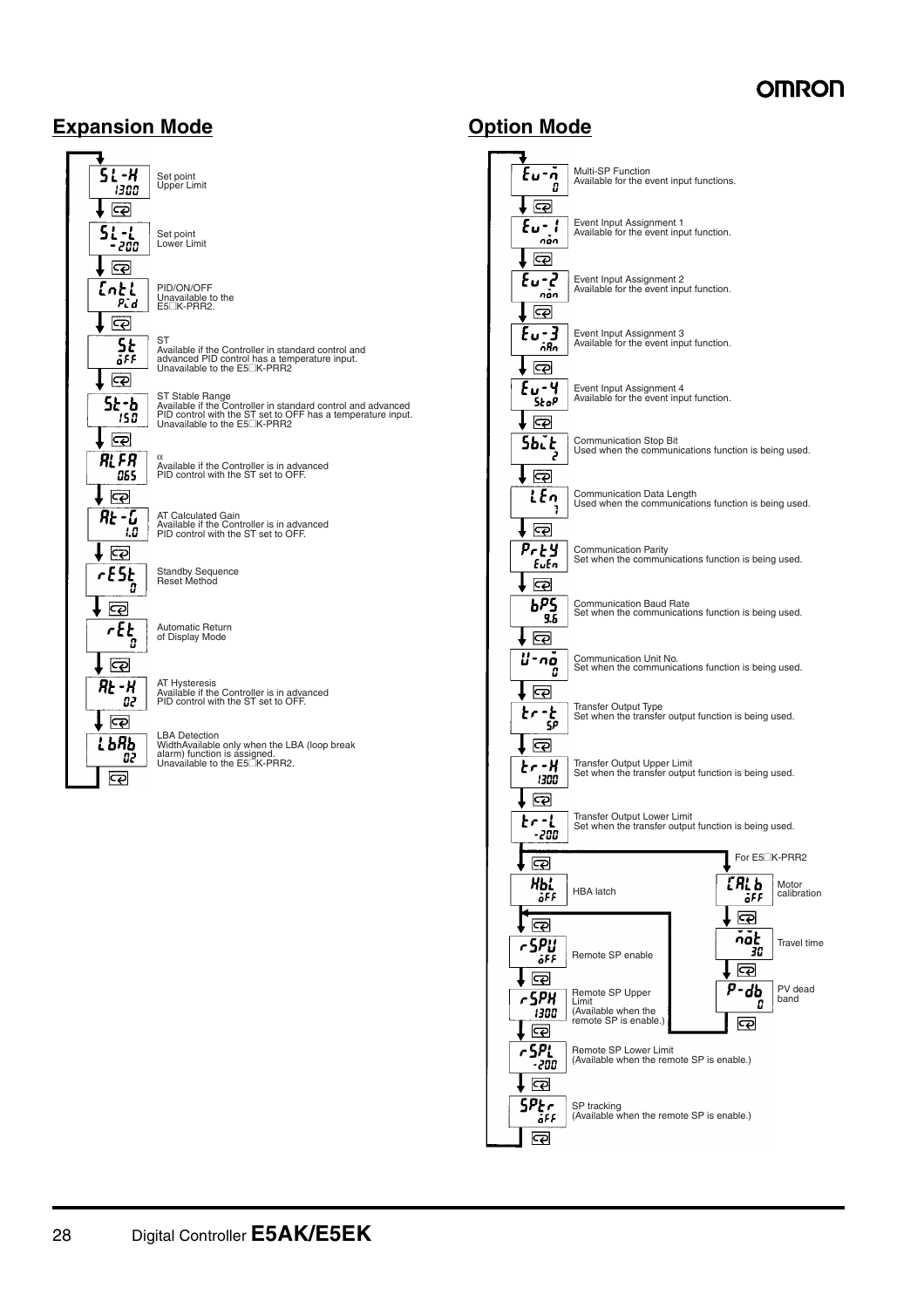## ■ **How to Use the Error Display**

When an error has occurred, the No.1 display alternately indicates error codes together with the current display item. This section describes how to check error codes on the display, and the actions that must be taken to remedy the problem.

| $5.5 - c$                 | <b>Input Error</b>                                                                                                                                                                                                                                                     |
|---------------------------|------------------------------------------------------------------------------------------------------------------------------------------------------------------------------------------------------------------------------------------------------------------------|
| <b>Meaning</b>            | Input is in error.                                                                                                                                                                                                                                                     |
| <b>Action</b>             | Check the wiring of inputs, disconnections, and shorts, and check the input type and the input type jumper con-<br>nector.                                                                                                                                             |
| <b>Operation at Error</b> | For control output functions, output the manipulated variable matched to the setting of the "MV at PV error" param-<br>eter (level 2 mode). Alarm output functions are activated when the upper limit is exceeded.                                                     |
|                           | <b>Memory Error</b>                                                                                                                                                                                                                                                    |
| <b>Meaning</b>            | Internal memory operation is in error                                                                                                                                                                                                                                  |
| <b>Action</b>             | First, turn the power OFF then back ON again. If the display remains the same, the E5AK/E5EK Controller must<br>be repaired. If the display is restored to normal, the probable cause may be external noise affecting the control<br>system. Check for external noise. |

| <b>Operation at Error</b> | Control output functions turn OFF (2 mA max. at 4 to 20 mA output, and output equivalent to 0% in case of other |
|---------------------------|-----------------------------------------------------------------------------------------------------------------|
|                           | outputs). Alarm output functions turn OFF.                                                                      |

| E 3 3 3 1                 | <b>A/D Converter Error</b>                                                                                                                                                                                                                                             |
|---------------------------|------------------------------------------------------------------------------------------------------------------------------------------------------------------------------------------------------------------------------------------------------------------------|
| <b>Meaning</b>            | Internal circuits are in error.                                                                                                                                                                                                                                        |
| Action                    | First, turn the power OFF then back ON again. If the display remains the same, the E5AK/E5EK Controller must<br>be repaired. If the display is restored to normal, the probable cause may be external noise affecting the control<br>system. Check for external noise. |
| <b>Operation at Error</b> | Control output functions turn OFF (2 mA max. at 4 to 20 mA output, and output equivalent to 0% in case of other<br>outputs). Alarm output functions turn OFF.                                                                                                          |

| $R.E-c$<br><b>Calibration Data Error</b> |                                                                                                                                 |  |  |  |  |  |
|------------------------------------------|---------------------------------------------------------------------------------------------------------------------------------|--|--|--|--|--|
|                                          | This error is output only during temperature input and is displayed for two seconds when the power is turned ON.                |  |  |  |  |  |
| Meaning                                  | Calibration data is in error.                                                                                                   |  |  |  |  |  |
| Action                                   | Must repair.                                                                                                                    |  |  |  |  |  |
| <b>Operation at Error</b>                | Both control output functions and alarm output functions are active. However, note that the readout accuracy is not<br>assured. |  |  |  |  |  |

| <i>CCCC</i><br>בבב | <b>Display Range Over</b>                                                                                                                                                                       |                |  |  |
|--------------------|-------------------------------------------------------------------------------------------------------------------------------------------------------------------------------------------------|----------------|--|--|
| <b>Meaning</b>     | Though not an error, this is displayed when the process value exceeds the display range when the control range<br>(setting range $\pm 10\%$ ) is larger than the display range (-1999 to 9999). |                |  |  |
|                    | • When less than " $-1999$ "                                                                                                                                                                    | $\epsilon$ eee |  |  |
|                    | • When greater than "9999"                                                                                                                                                                      | בכבב           |  |  |

**•** When greater than "9999"

**Operation Control continues, allowing normal operation.**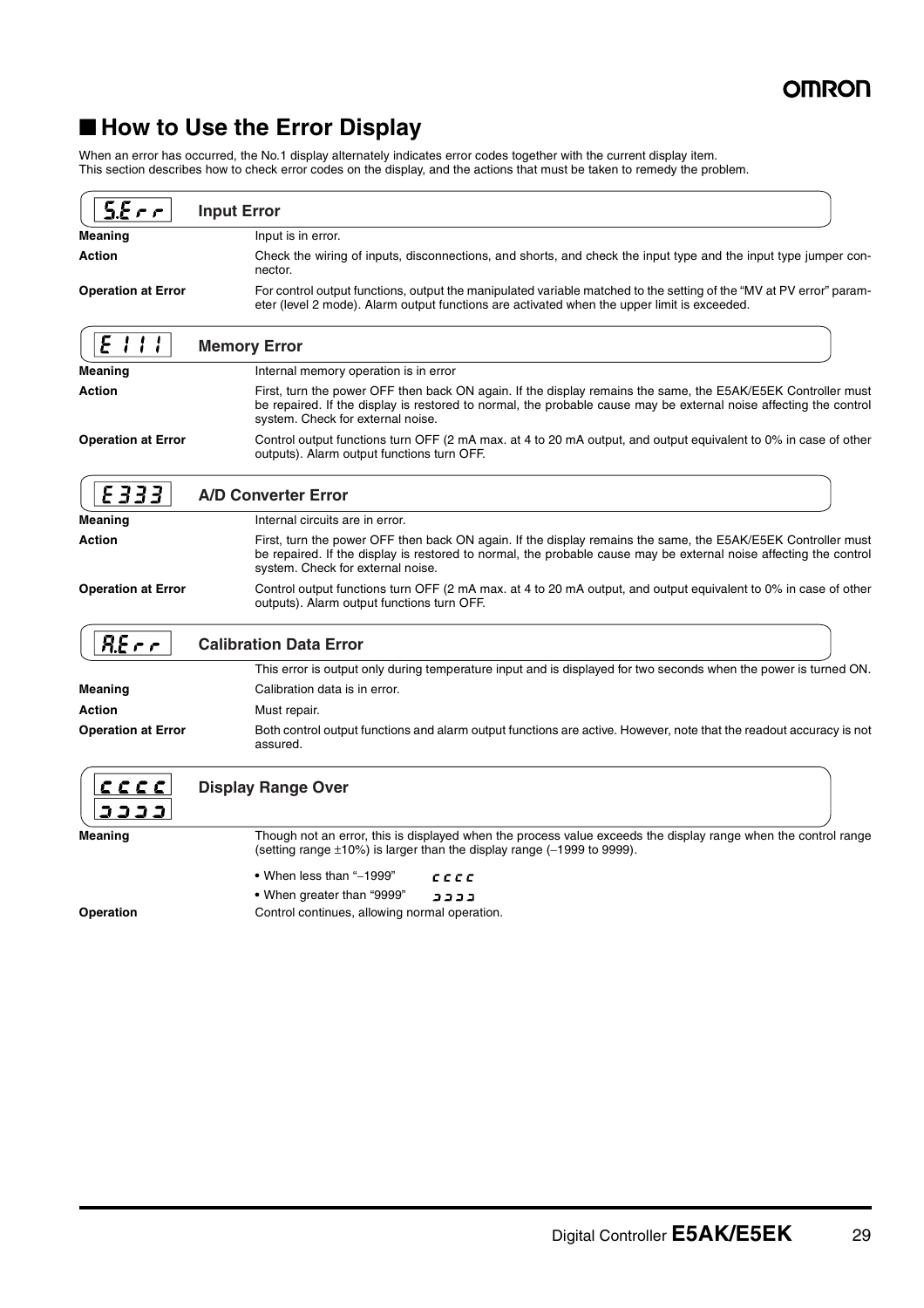#### $E \cap \Gamma$ **Motor Calibration Error (Displayed on the No. 2 Display)**

**Operation Procedure**

**Meaning** Motor calibration has ended with an error.

Action **First, correctly connect the wiring for the potentiometer, open output, and close output.** Execute the motor calibration again.



**Operation at Error** When motor calibration is executed, open output will operate and then close output will operate. However, as the value is incorrect, the result turns out to be an error.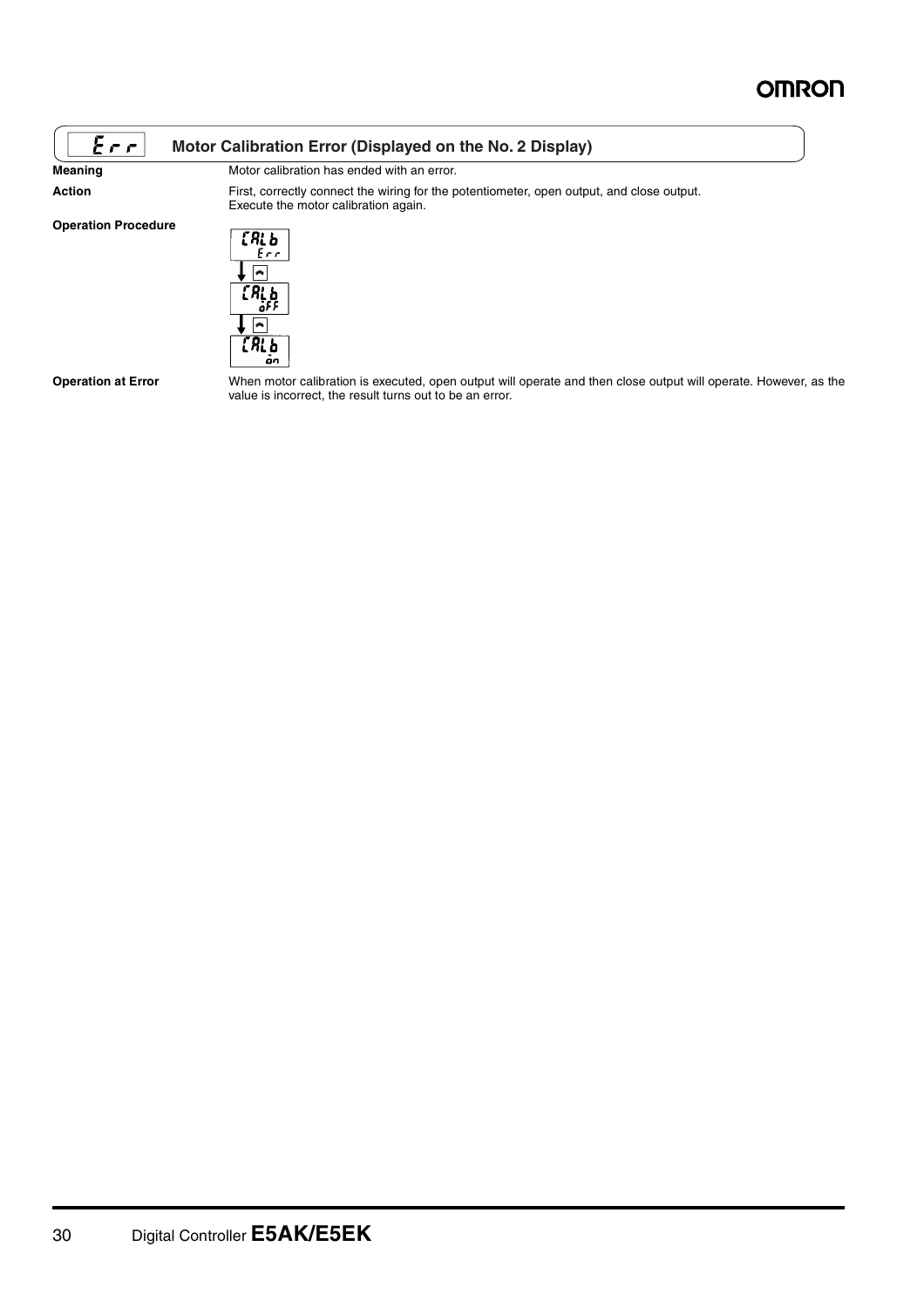## ■ **Fuzzy Self-tuning**

Fuzzy self-tuning is a function that enables the E5AK/E5EK to calculate the most suitable PID constants for the controlled object.

## **Features**

**•** The E5AK/E5EK determines by itself when to perform fuzzy selftuning.

## **Fuzzy Self-tuning Function**

The fuzzy self-tuning function has three modes.

In SRT (step response tuning) mode, the PID constants are tuned using a step response method at the time the set point is changed.

In DT (disturbance tuning) mode, the PID constants are amended so that the controlled temperature will be within the target range set in advance when there is external disturbance.

In HT (hunting tuning) mode, when hunting occurs, the PID constants are amended to suppress the hunting.

**Note:** Be sure to turn on the power supply to the load either before or simultaneously with the start of Temperature Controller operation.

Dead time will be measured from the time the Temperature Controller starts operating. If a load such as a heater is turned on after the Temperature Controller is turned on, dead time longer than the actual value will be measured and inappropriate PID constants will be obtained. If an extremely large amount of dead time is measured, the control amount will be set to 0% for a short period of time before being returned to 100%, and the constants will then be retuned. Retuning is performed only for large amounts of dead time, so be sure to follow the precaution given above when starting operation.

### **Startup Conditions of SRT**

SRT will start if the following conditions are satisfied simultaneously when the E5AK/E5EK is turned on or the set point is changed.

| At the time the E5AK/E5EK<br>starts operating |                                                                                                                                                                                                                                                           | At the time set point is<br>changed |                                                                                    |
|-----------------------------------------------|-----------------------------------------------------------------------------------------------------------------------------------------------------------------------------------------------------------------------------------------------------------|-------------------------------------|------------------------------------------------------------------------------------|
|                                               | 1. The set point at the time the 1. The new set point is different<br>E5AK/E5EK starts operating<br>is different from the set point<br>used at the time SRT was last                                                                                      |                                     | from the set point used at the<br>time SRT was last executed<br>(see note).        |
|                                               | executed (see note).<br><b>2.</b> The process value at the time<br>the E5AK/E5EK starts operat-<br>ing is smaller than the set  3. A larger set point value is set<br>point in reverse operation and<br>larger than the set point in<br>normal operation. |                                     | 2. The process value is in stable<br>condition before the set point<br>is changed. |
|                                               |                                                                                                                                                                                                                                                           |                                     | in reverse operation and a<br>smaller set point is set in nor-<br>mal operation.   |

**Note:** The last SRT-executed set point is set to 0 before shipping and when changing from advanced PID control to advanced PID control with fuzzy self-tuning.

#### **PID Constant Refreshing Conditions**

If the step control amount is applied before the maximum temperature slope (R) is obtained, SRT will not renew any PID constant. If the proportional band obtained from the R and L values that were measured before the imposition had been completed is larger than the present proportional band, the PID constants will be renewed because the measured value is in the direction towards the suitable proportional band value, and the set point at that time will be the SRT-executed set point.



#### **Stable Temperature Status**

If the temperature is within the stable range for a certain time, it is deemed that the temperature is stable. This time is called stability judgement time. Like PID constants, stability judgement time is adjusted with fuzzy self-tuning according to the characteristics of the object to be controlled. Fuzzy self-tuning will not be activated if the temperature is stable because the Temperature Controller deems that temperature control is smooth.



#### **Balanced Status**

If the process value is within the stable range for 60 s when there is no output, it is deemed that the temperature is balanced.

## **Startup Conditions of DT**

- **1.** DT will start if the temperature that has been stable varies due to external disturbance and the deflection of the temperature exceeds the stable range, and then the temperature becomes stable, provided that the number of maximum temperature values is less than four.
- **2.** DT will start if the set point is changed under the condition that SRT does not start and the temperature becomes stable, provided that the number of maximum temperature values is less than four.

If there are four or more maximum temperature values, HT will start.

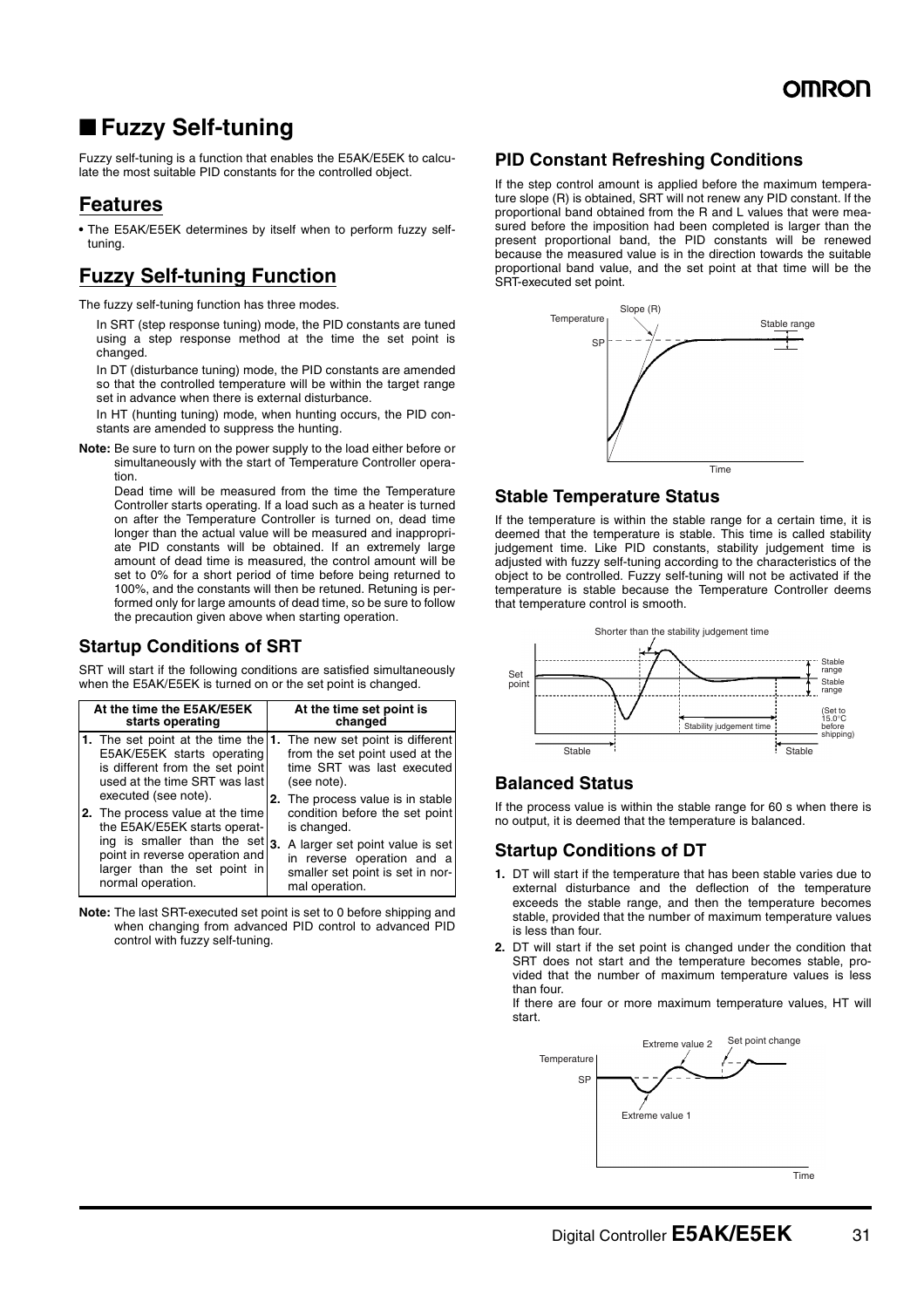## **Startup Conditions of HT**

HT will be ON when there is hunting with four or more maximum temperature values (extreme values) while SRT is not being executed.



**Note:** In specific applications where temperature varies periodically due to disturbance, internal parameters need to be adjusted. For details, refer to the *E5AK/E5EK User's Manual (H83/H85)*.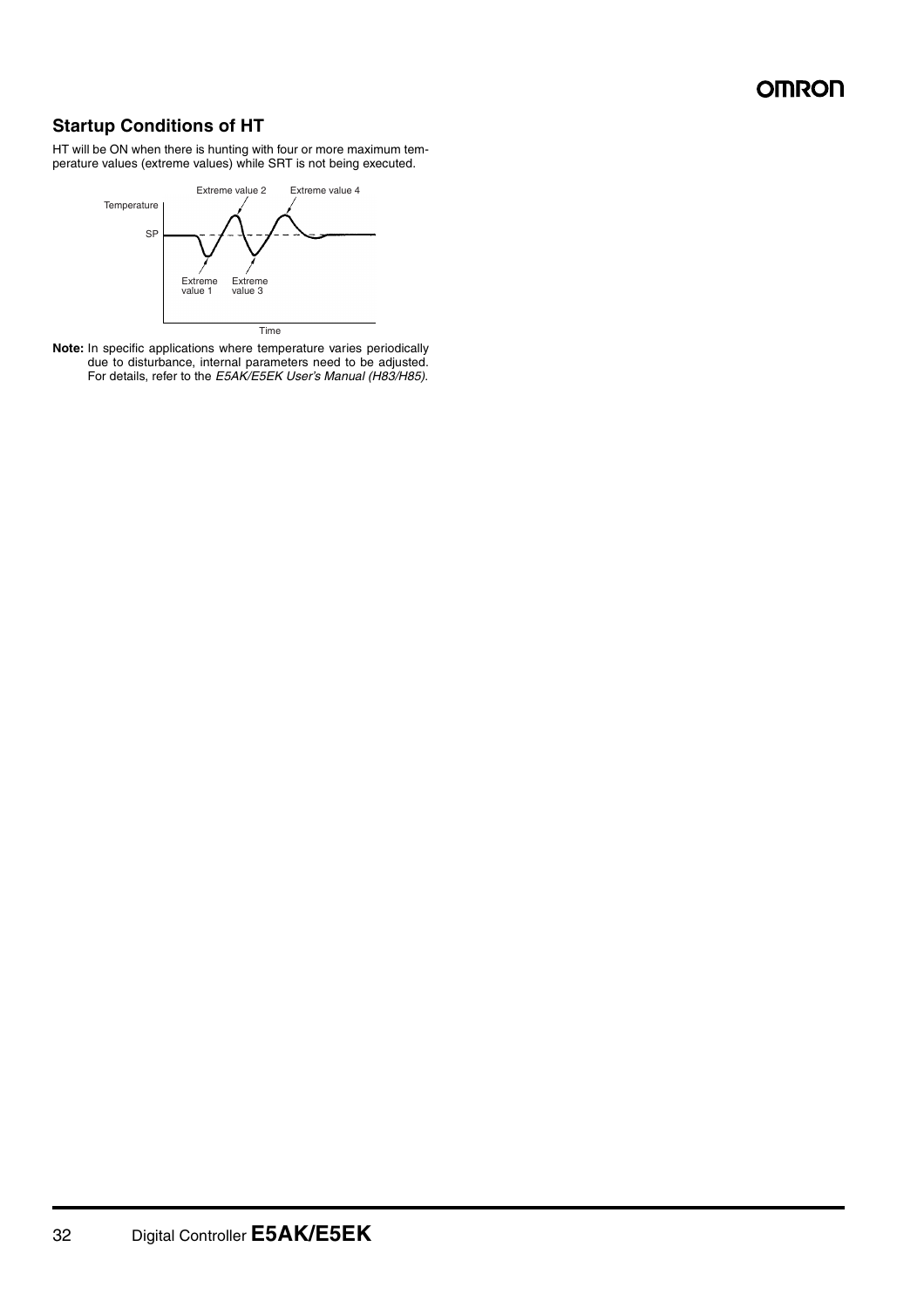# **Peripheral Devices**

## ■ **SSR**

## **Connection Example of Digital Controller and SSR**



| Appearance                                      | ١.<br>揚<br>ピ                                     |                                      | $\sqrt{\frac{1}{1-\epsilon}}$          |                                                    |                                              |
|-------------------------------------------------|--------------------------------------------------|--------------------------------------|----------------------------------------|----------------------------------------------------|----------------------------------------------|
| SSRs connected in E5AK/E5EK: 8 pcs.<br>parallel | E5CK:<br>4 pcs.                                  | E5AK/E5EK: 8 pcs.<br>E5CK:<br>4 pcs. | E5AK/E5EK: 5 pcs.<br>E5CK:<br>2 pcs.   | E5AK/E5EK: 2 pcs.<br>E5CK:<br>1 piece              | E5AK/E5EK: 5 pcs.<br>E5CK:<br>2 pcs.         |
| Rated input volt-<br>age                        | 5 to 24 VDC                                      | 5 to 24 VDC                          | 5 to 24 VDC                            | 12 VDC                                             | 5 to 24 VDC                                  |
| Features                                        | Thin, monoblock con-<br>struction with heat sink | For high-power heater<br>control     | Standard model with<br>screw terminals | Compact, low-cost<br>model with tab termi-<br>nals | Socket, model with 5-A<br>switching capacity |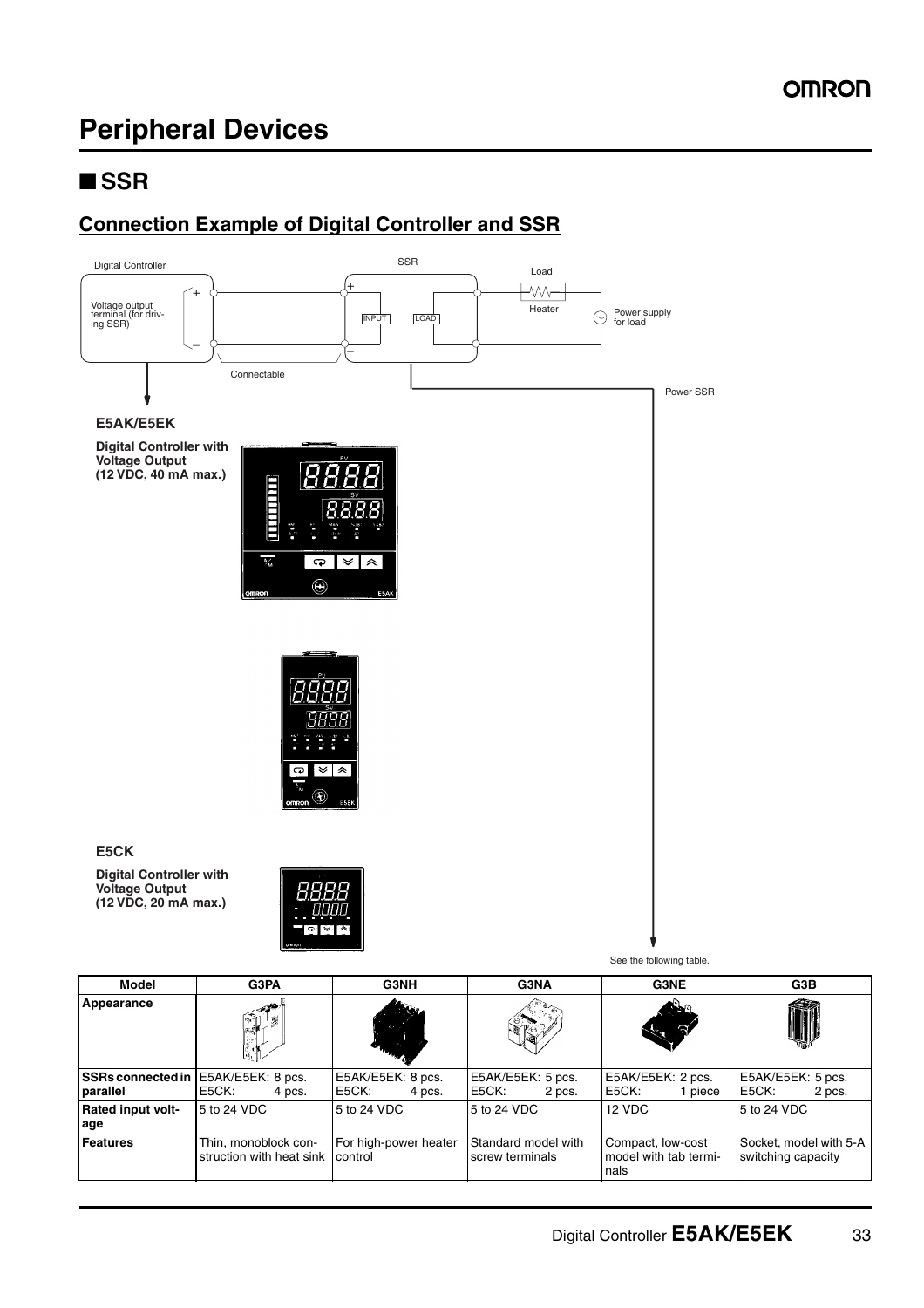## **Precautions**

## **General Precautions**

### **Operating Environment**

Keep within the rated ambient operating temperature, ambient operating humidity, and storage temperature ranges.

Use the Unit according to the vibration resistance, shock resistance, and degree of protection.

Do not use the Unit in places with corrosive gas or excessive dust.

Do not use the Unit nearby machines generating high-frequency noise.

## **Correct Use**

### **Mounting**

The dimensions of the Digital Controller conform to DIN 43700.

Recommended panel thickness is 1 to 8 mm.

Mount the Unit horizontally.

## **Connection**

To reduce inductive noise influence, the lead wires connecting the input type to the Digital Controller must be separated from the power lines and load lines.

Use the specified compensating conductors for thermocouples. Use lead wires having a small resistance for platinum resistance thermometers.

## **Connection Example**

Wire the terminals of the Unit using solderless terminals.

The tightening torque applied to the terminal screws of the Unit must be approximately 0.78 N·m or 8 kgf·cm.

Use the following type of solderless terminals for M3.5 screws.



## **Operation**

The alarm outputs of a model with an alarm function may not turn ON properly when the model malfunctions. The use of alarm equipment with the model is recommended.

The parameters and internal switch are set before shipping so that the Unit will function normally. Change the settings of the parameters and internal switch according to the application if necessary.

Several seconds are required until the relay is turned ON after power has been supplied to the Digital Controller. Therefore, take this time delay into consideration when designing sequenced circuits which incorporate a Digital Controller.

Do not use excessive force when drawing out the internal mechanism from the housing. Protect the internal connector or electronic parts of the Unit from shock. Protect against static discharge when changing the settings of the internal switch. Changing the settings on a grounded conductive mat is recommended.

When connecting the Control Output Unit to the Temperature Controller or Digital Controller, make sure that the Control Output Unit is a suitable type. The use of an improper type of Control Output Unit may cause the system to malfunction.

The heater burnout alarm will not be available if the Linear Output Unit is used.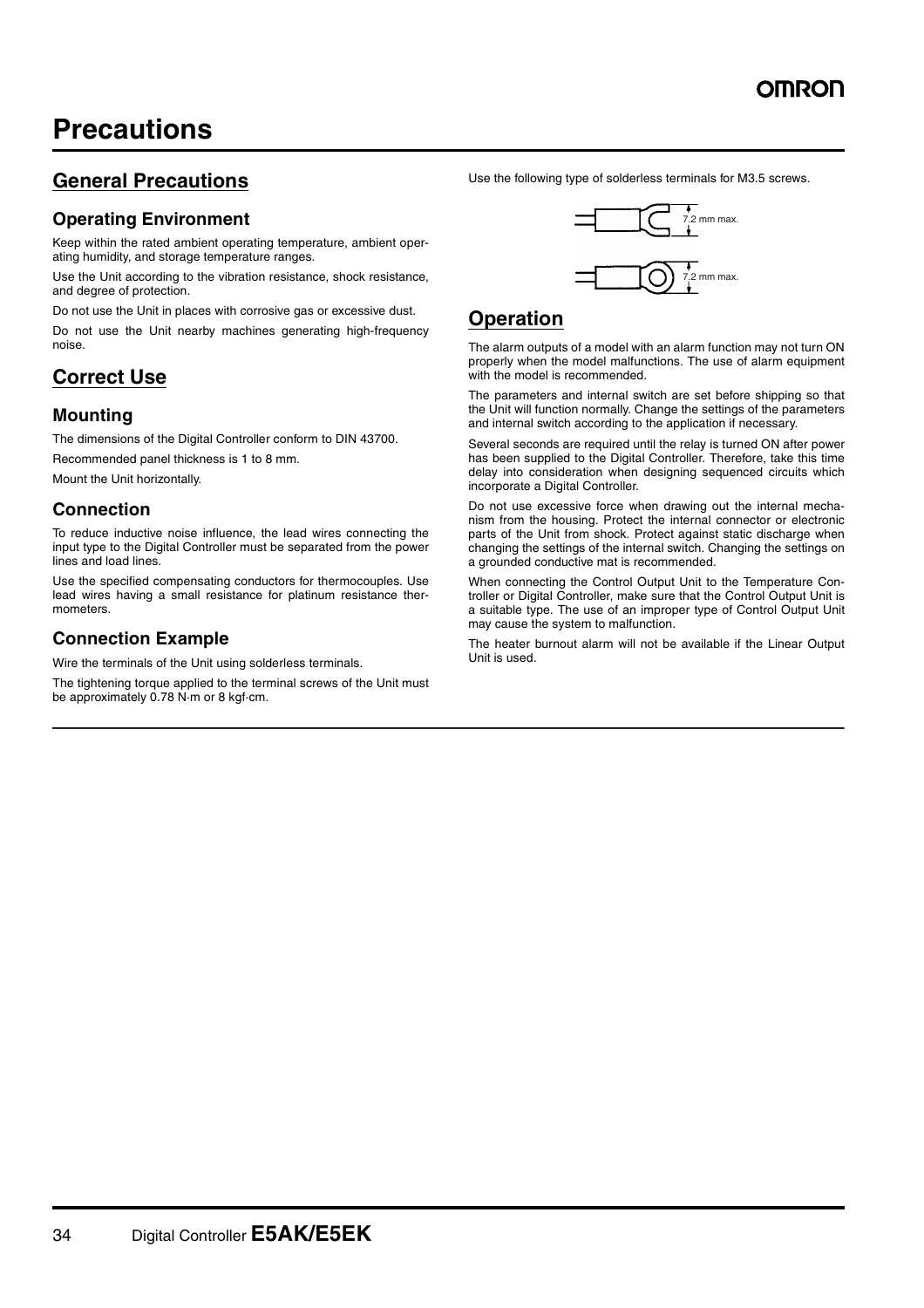## ■ **Period and Scope of Guarantee**

## **Unit with Standard Specifications**

#### **Scope of Guarantee**

Should the Unit malfunction during the guarantee period, OMRON shall repair the Unit or replace any parts of the Unit at the expense of OMRON.

The above does not apply in the following cases.

- **1.** Any malfunction of the Unit due to the incorrect use or improper handling of the Unit.
- **2.** Any malfunction of the Unit not originating from the Unit.
- **3.** Any malfunction of the Unit due to a modification of the Unit or repairs to the Unit carried out by any person not authorized by OMRON.
- **4.** Any malfunction of the Unit due to any natural disaster.

OMRON shall not be responsible for any damage or loss induced by any malfunction of the Unit.

## **Three-year Guarantee**

#### **Period of Guarantee**

The guarantee period of the Unit is three years starting from the date the Unit is shipped from the factory.

### **Scope of Guarantee**

The Unit is guaranteed under the following operating conditions.

- 1. Average Operating Temperature (see note): -10°C to 50°C
- **2.** Mounting Method: Standard mounting



#### **Note: Average Operating Temperature**

Refer to the process temperature of the Unit mounted to a control panel and connected to peripheral devices on condition that the Unit is in stable operation, sensor input type K is selected for the Unit, the positive and negative thermocouple input terminals of the Unit are short-circuited, and the ambient temperature is stable.

Should the Unit malfunction during the guarantee period, OMRON shall repair the Unit or replace any parts of the Unit at the expense of OMRON.

The above does not apply in the following cases.

- **1.** Any malfunction of the Unit due to the incorrect use or improper handling of the Unit.
- **2.** Any malfunction of the Unit not originating from the Unit.
- **3.** Any malfunction of the Unit due to a modification of the Unit or repairs to the Unit carried out by any person not authorized by OMRON.
- **4.** Any malfunction of the Unit due to any natural disaster.

OMRON shall not be responsible for any damage or loss induced by any malfunction of the Unit.